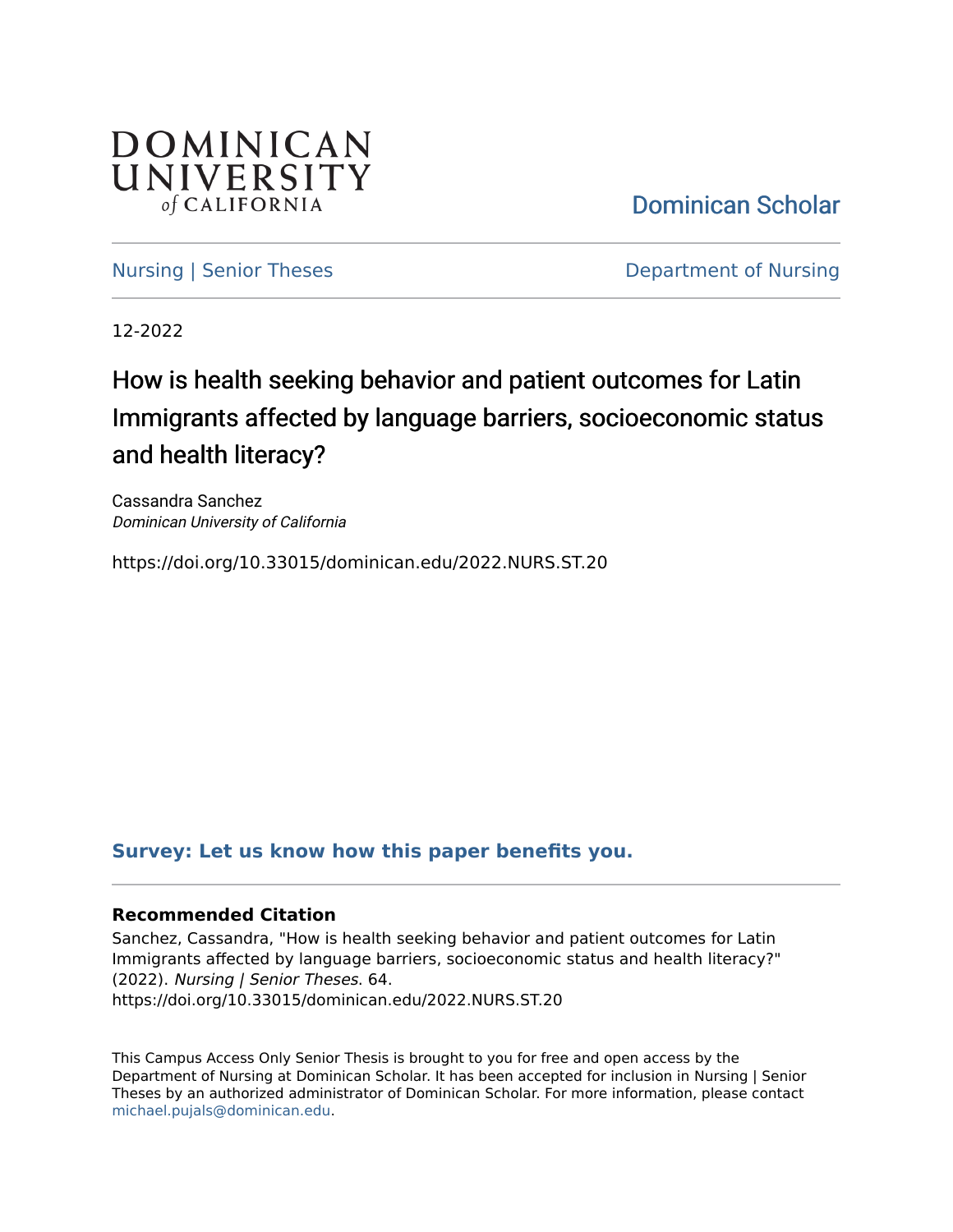**How is health seeking behavior and patient outcomes for Latin Immigrants affected by**

# **language barriers, socioeconomic status and health literacy?**

Cassandra Sanchez

Dominican University of California Nursing Department

NURS 4500 Patricia Harris

May 11, 2022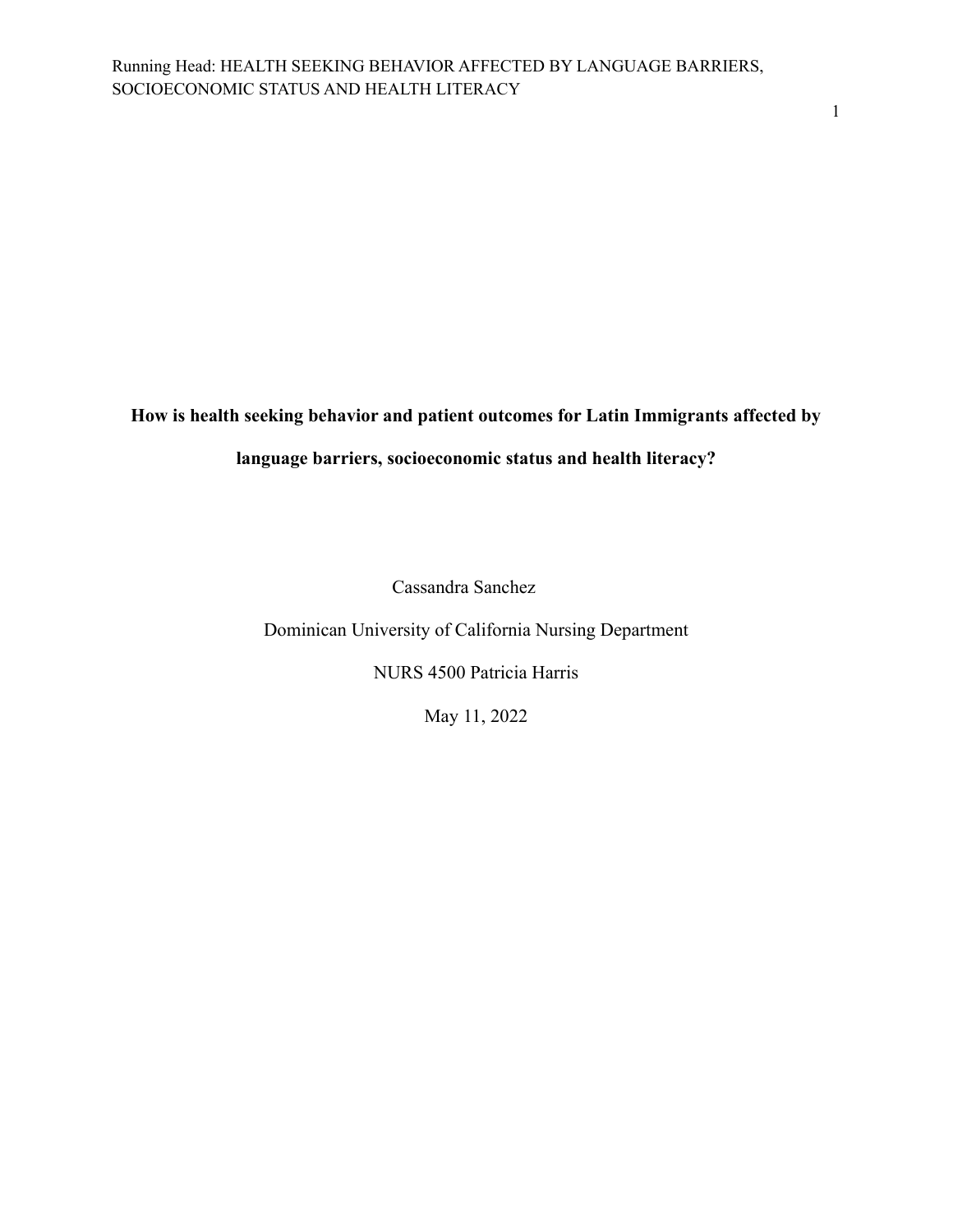# **Acknowledgements:**

I want to thank my family and friends for supporting me through this journey and listening to my ideas. They always encouraged me and pushed me to do my best work. Thank you to Patricia Harris for guiding me and giving such insightful information. I am so grateful for the opportunity to explore my research question.

Cassandra Sanchez '22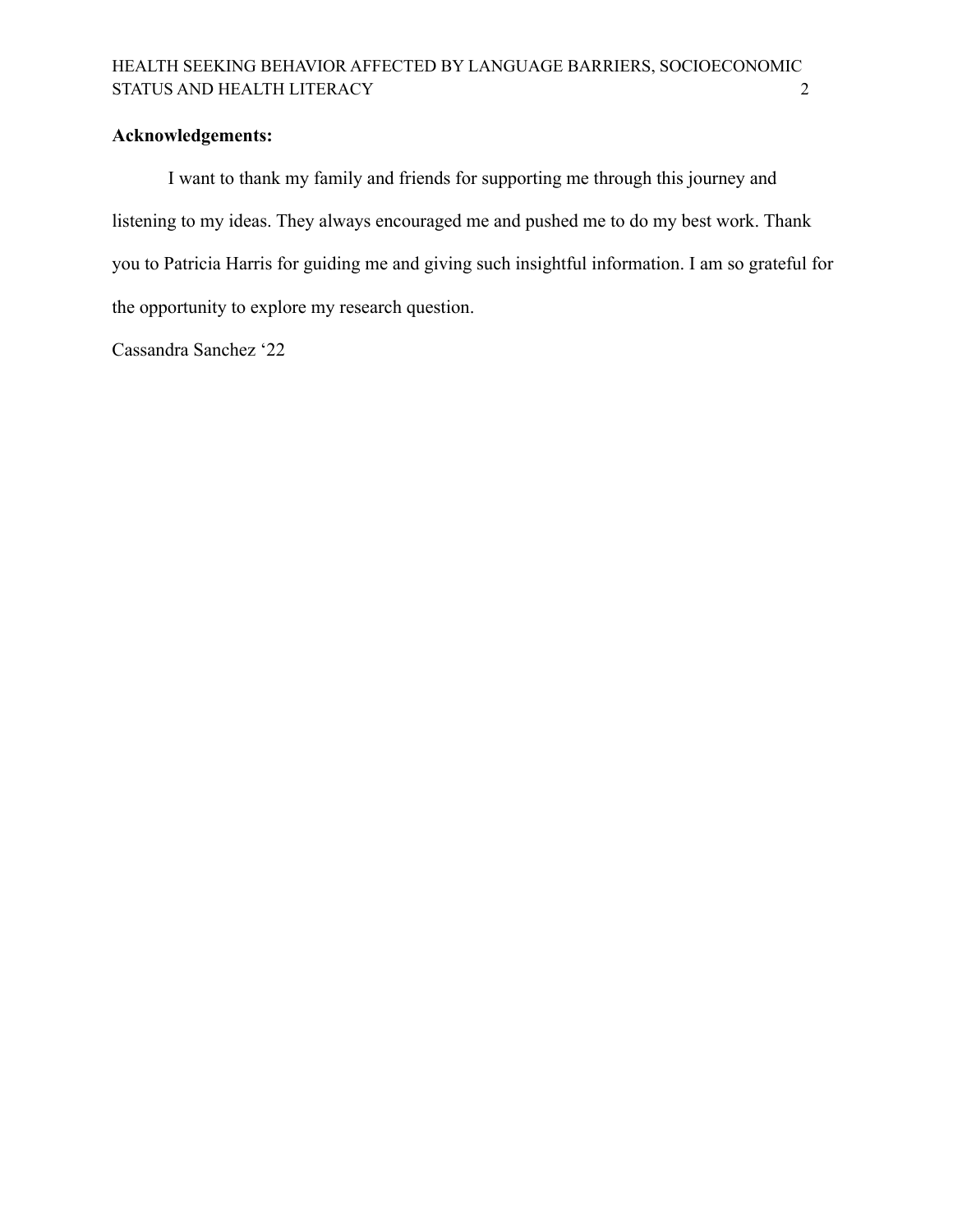#### <span id="page-3-0"></span>**Abstract:**

#### **Background**

Language barriers cause a disconnect between patients and health care workers. What further causes a disconnect is when patients have a lower level of education in addition to having a language barrier. I will be focusing on Latin immigrant individuals in the United States for my research. Many Latin immigrant patients may not have gone to school in their native countries, so their education level is lower making it harder to understand discharge information or patient teaching. When patients are unable to have that health literacy it may lead to negative patient outcomes due to not adhering to medication or not following their care at home.

### **Objective**

The purpose of this investigation is to analyze how patients' outcomes are affected when there are disconnects in language barriers, health literacy and socioeconomic status. Further, the purpose is to assess quantitative and qualitative research to see how Latin immigrant patients feel towards the healthcare system and the barriers they face.

### **Summary of Findings**

Through my descriptive literature review I found that patients find health topics difficult to grasp, which relates with health literacy. Findings included: 1) When interpreters were present, patients were able to fully express themselves; 2) Patients would forgo health care as they assumed health issues would simply go away; 3) Routine health care visits were seen to be less prevalent in Latin immigrants; 4) Medication adherence was seen to be affected due to not being informed nor having access due to cost, pharmacy operation hours, and lack of motivation; 5) When patients are given resources to learn more regarding health literacy they participate and show improvement on their knowledge.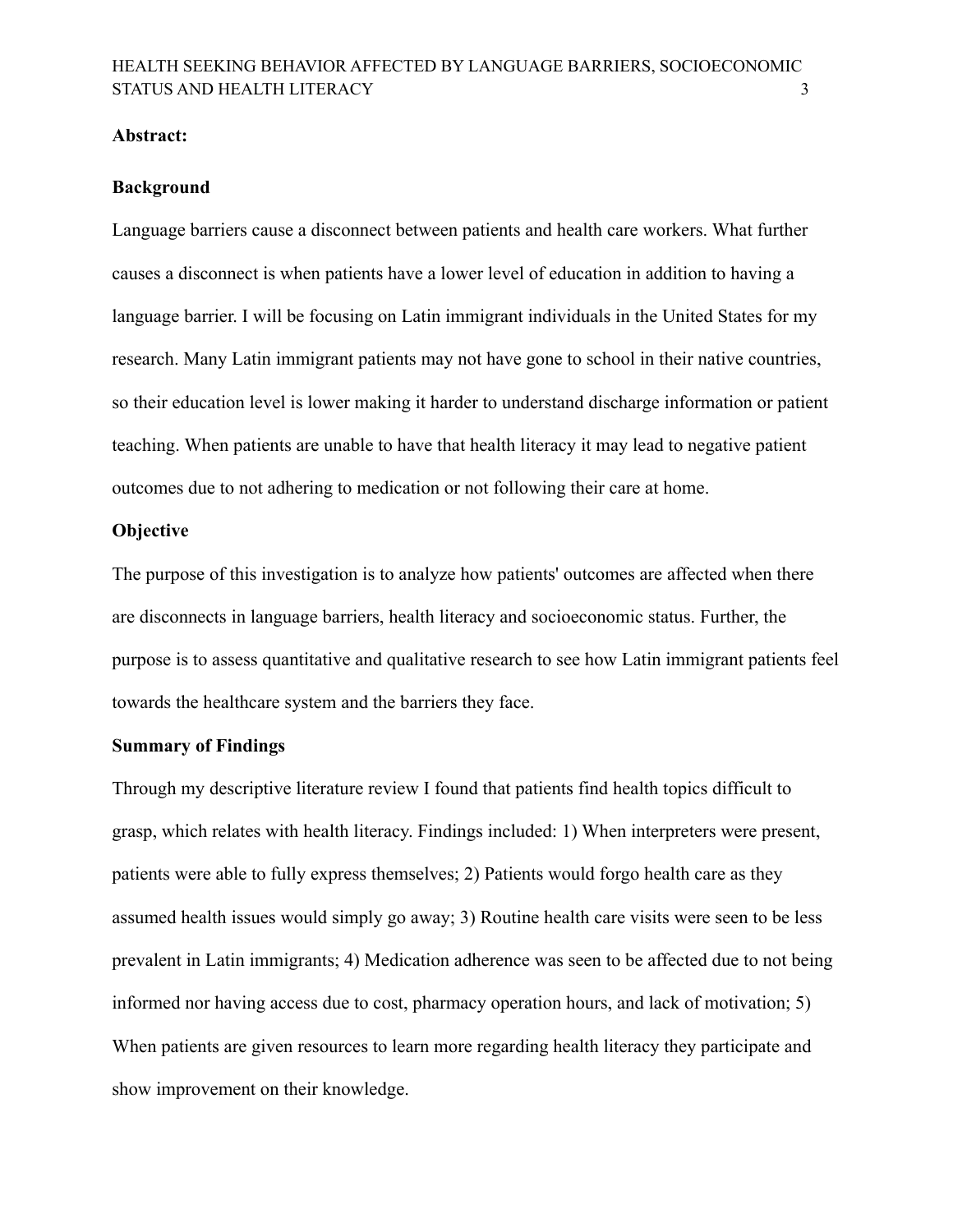# **Proposal**

I propose to conduct a mixed method of qualitative and quantitative research. Using interviews in communities in the San Francisco bay area with high populations of Latin immigrants. They will be asked about their level of education, health care accessibility, and feelings towards health care.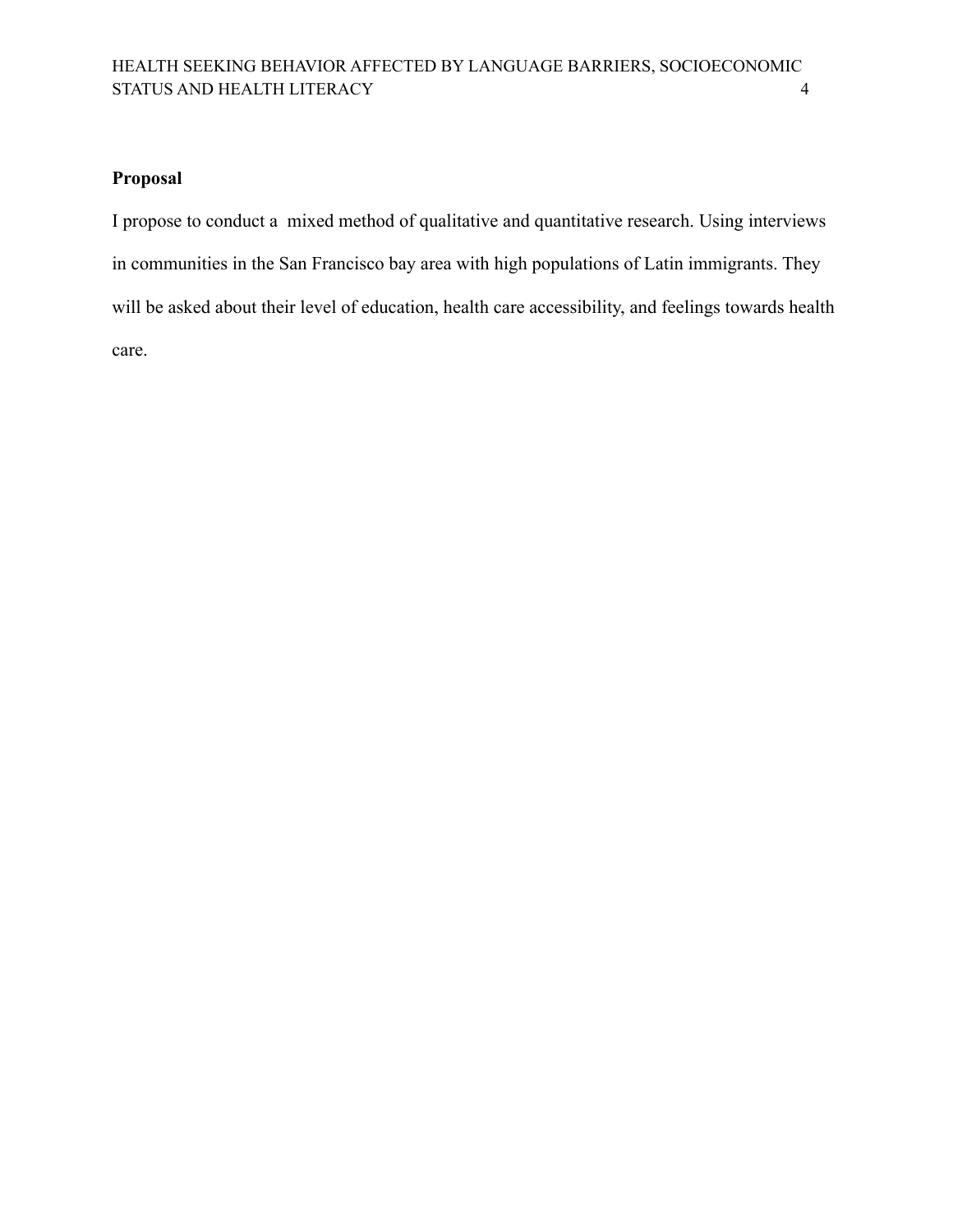# **Table of Contents**

| Abstract:                           | $\mathbf{3}$   |
|-------------------------------------|----------------|
| Introduction                        | 5              |
| <b>Literature Review</b>            | 6              |
| Category 1: Language Barriers       | $\overline{7}$ |
| Category 2: Socioeconomic Status    | 10             |
| Category 3: Health Literacy         | 11             |
| <b>Literature Review Conclusion</b> | 13             |
| <b>Theoretical Frameworks</b>       | 14             |
| Proposal for Further Study:         | 15             |
| Population & Sample                 | 15             |
| Recruitment                         | 15             |
| Research Design and Methods         | 16             |
| Data Analysis                       | 16             |
| <b>Ethical Considerations</b>       | 17             |
| Conclusion                          | 17             |
| References                          | 18             |
| Appendix A: Literature Review Table | 21             |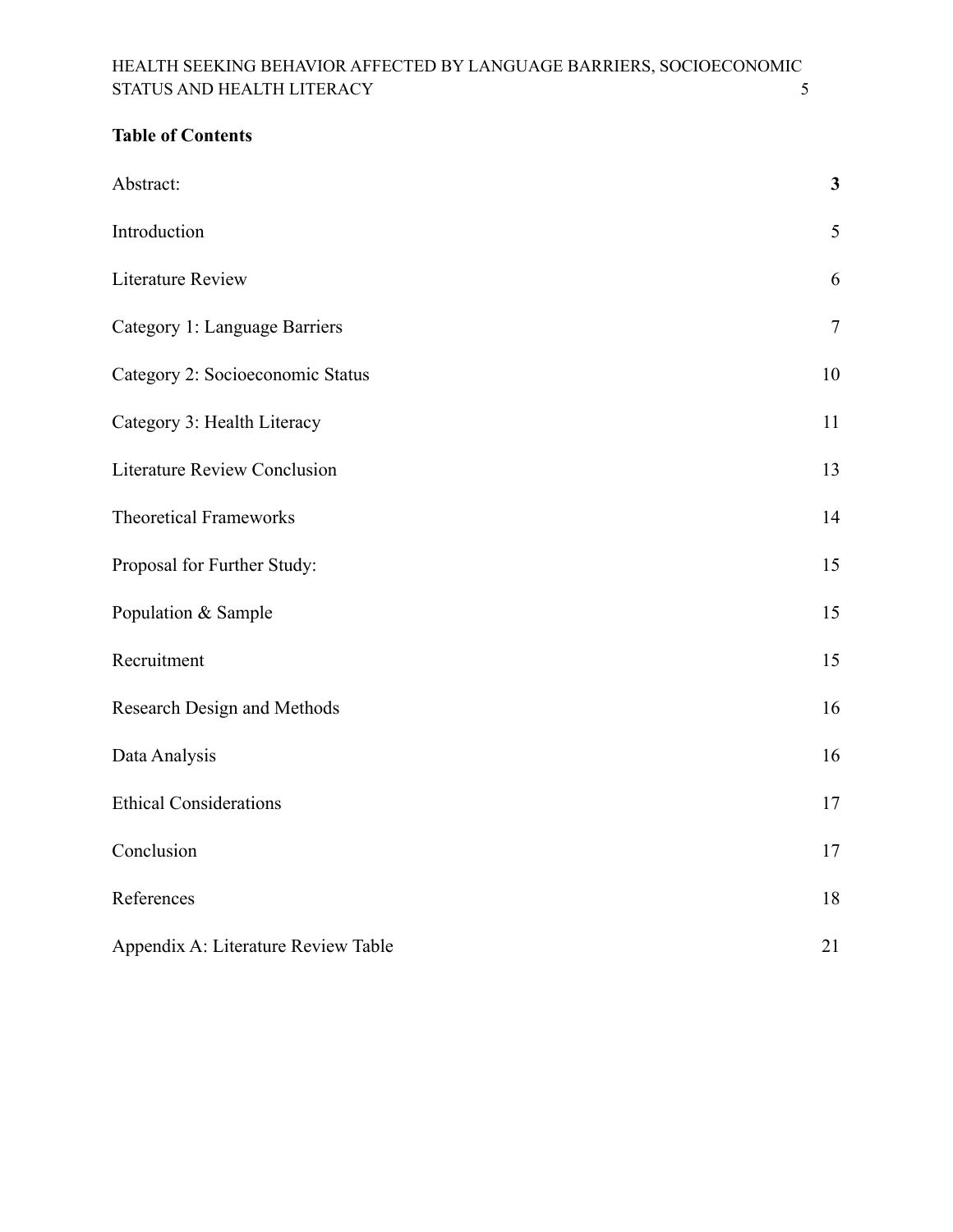#### **Introduction**

<span id="page-6-0"></span>Language barriers cause a disconnect between patients and health care workers. But what further causes a disconnect is when the patient has a lower level of education in addition to having a language barrier. Many immigrant patients may not have gone to school in their countries, so their education level is lower making it harder to understand discharge information or patient teaching. When patients are unable to have that health literacy it may lead to negative patient outcomes due to not adhering to medication or not following their care at home. Interpreters are a great tool to help bridge the gap. However, interpreters aren't always available leaving patients in the dark about their care. This leads to patients resorting to other health care methods for their care as they don't feel heard.

I have seen the struggles patients face who have language barriers and a lack of health literacy encounter when understanding their health. Through clinical and volunteer work in my community. I have seen how patients wait so long before they seek help. Through the service learning program at Dominican University of California I was able to interpret in a non-profit clinic in San Rafael named Rota Care. This organization essentially gave health care access to patients who didn't have insurance free of charge. Through that experience I saw how giving access encourages patients to seek care and how essential it is to have interpretation to facilitate conversation. The majority of patients who would come to this clinic were low income, Latin individuals. These individuals have an array of hardships they experience. Having a better understanding of their feelings and why they don't seek care will allow healthcare workers to understand how to assist them and accommodate their needs. This will instill a more just and equitable society as all patients deserve to have access and have no fears when seeking care.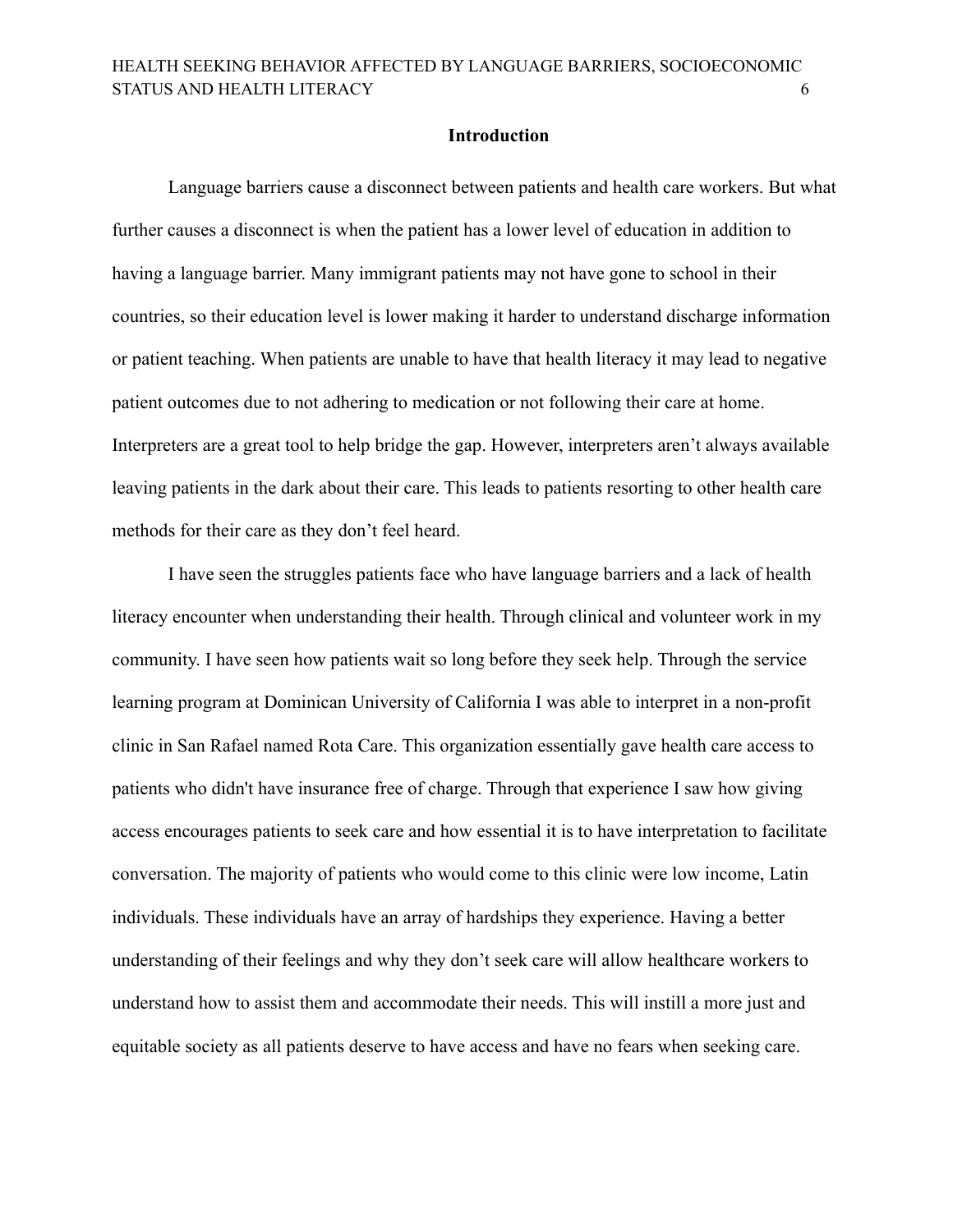### **Literature Review**

<span id="page-7-0"></span>The descriptive literature review is aimed to assess different factors such as language barriers, health literacy and socioeconomic status and how they affect Latin immigrant patients when seeking care.

I used Dominican University's databases such as iceberg and google scholar in order to find my research articles. The key words and phrases that I utilized were "language barriers with Latin Immigrant patients". I also used "Medication Adherence with Latin Immigrant Patients". "Health literacy and its effect with language barriers" "Socioeconomic effect in health literacy". Depending on the phrase I was able to find 10-30 different research articles that relate somewhat with my research question.

I choose six articles to assess for this literature review. I created a literature review table to emphasize the articles key components like the purpose, important findings, type of study, and the strengths and weaknesses of the research. I then placed the articles in the literature review table in the order of newest study to oldest study. I decided on these articles because they looked at various aspects of my research question. All of the articles I chose have looked at Latin immigrant patients' experiences and examine the barriers they experience in regard to health care. For instance I looked at quantitative and qualitative data in order to get information that is well rounded.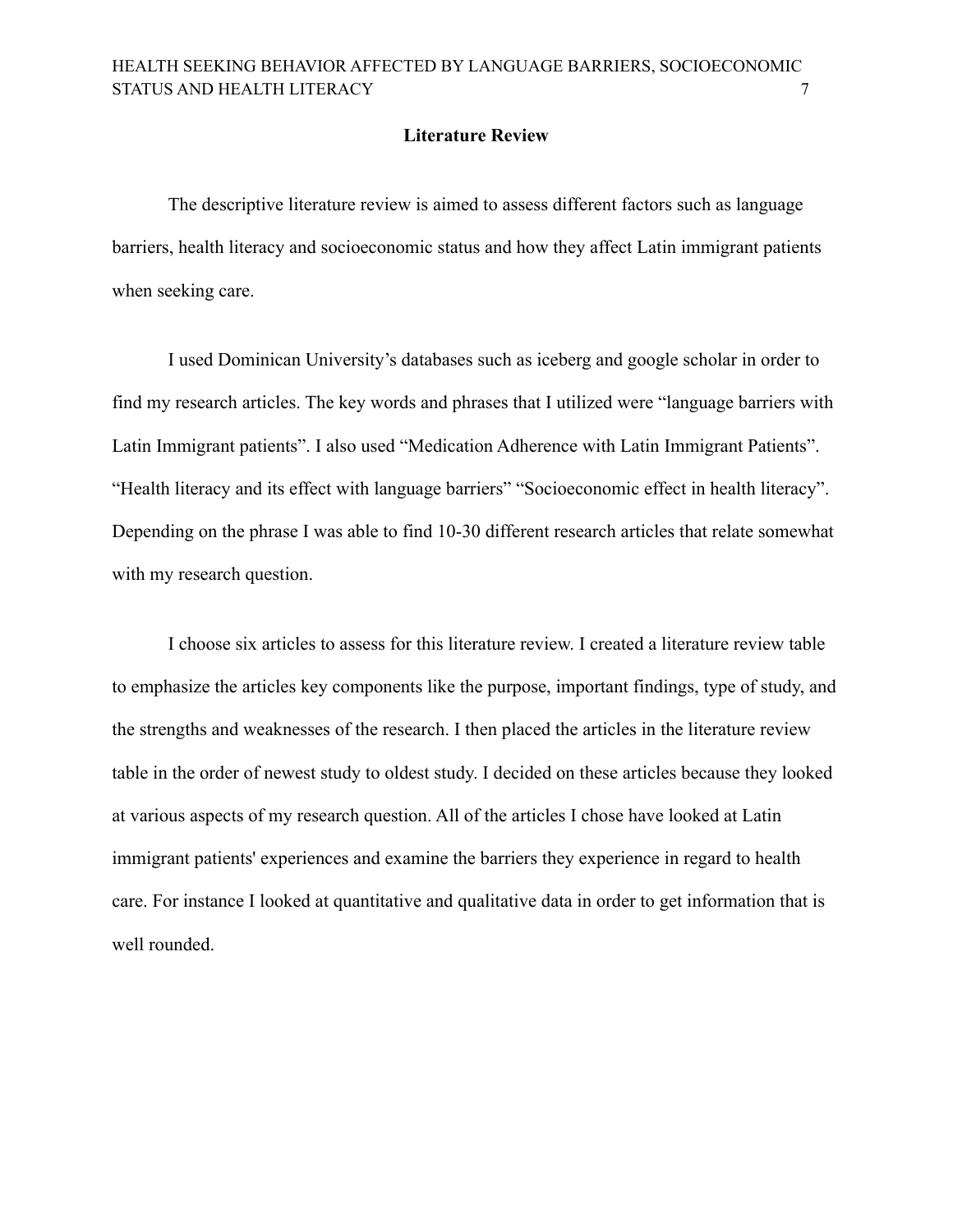#### <span id="page-8-0"></span>**Category 1: Language Barriers**

The first category I am introducing is Language barriers. Language barriers are when individuals who are attempting to communicate with one another are unable to speak a common language (Merriam-Webster, 1828). I assessed three articles for this category that emphasized the importance of having individuals that are able to communicate in the same language.

The first article is "No Te Entiendo y Tu No Me Entiendes: Language Barriers Among Immigrant Latino Adolescents Seeking Health Care'' by Garcia and Duckett. This article highlights the importance of having health care workers or interpreters that can speak the patient's native language but also provide culturally competent care in order to make the patient feel heard. They described barriers that were experienced by immigrant Latino adolescents when seeking health care. Conducting a qualitative study with one on one interviews on 14 recently immigrated Mexican-origin adolescents to see their experience. They found language barriers made it difficult to set up appointments or fill out paperwork when accessing health care. There were also negative experiences seen once receiving health care due to the language barrier. However, when interpreters were present it allowed patients to truly express their needs. The interviewes stated how it was difficult when they couldn't speak English and that their care was better when they were able to communicate with the providers in Spanish *(Garcia, C. M, 2009, p. 122).* My second article is "Professional Language Interpretation and Inpatient Length of Stay and Readmission Rates'' by Lindholm, M., Hargraves, J. L., Ferguson, W. J., & Reed, G. This article looks at language barriers and how they affect readmission rates in the hospital comparing patients who received interpretation upon admission and discharge and analyzing results. This research looked at limited English Proficiency (LEP) in their length of stay and their receiving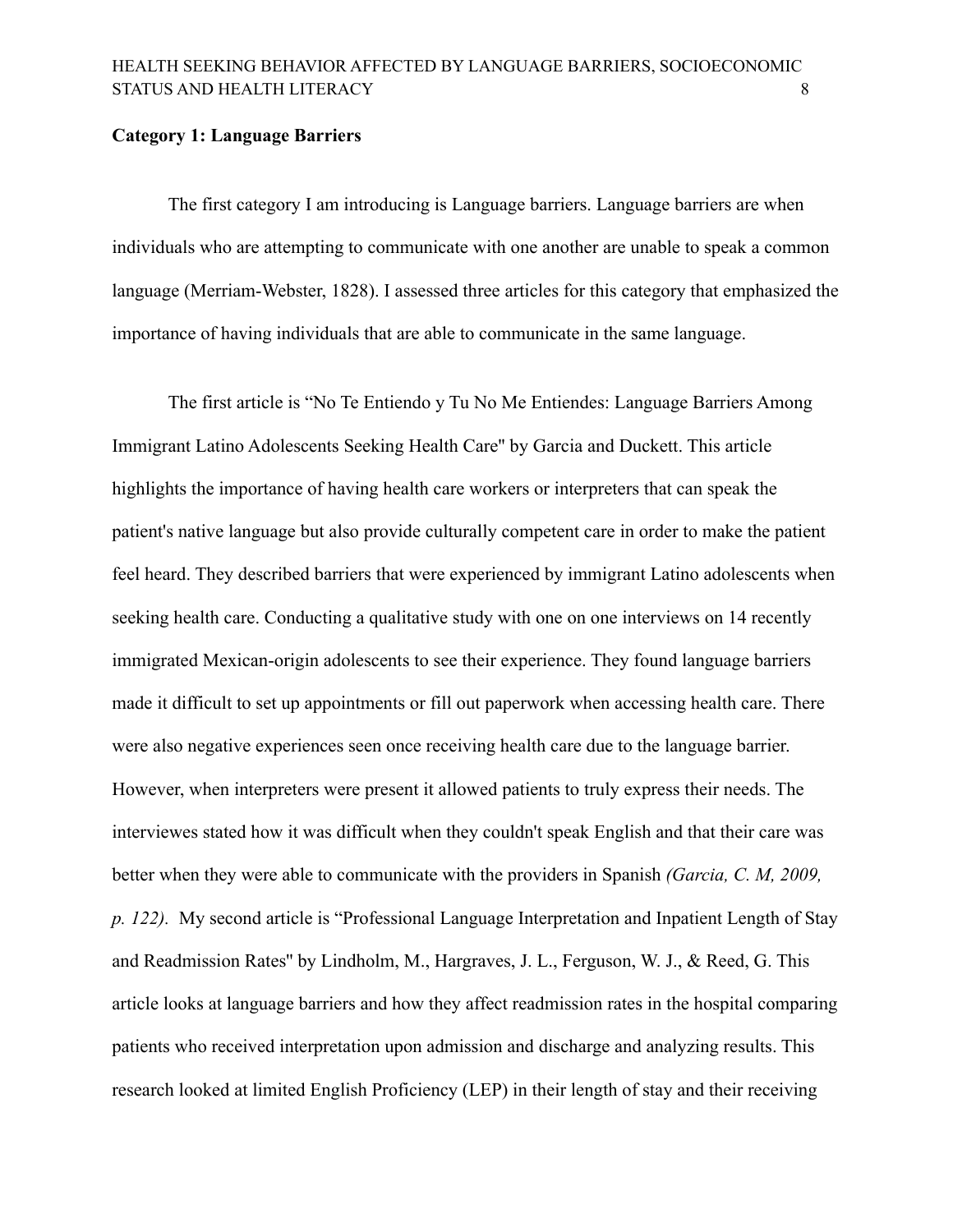professional interpretation at admission or discharge and readmission to the hospital within 30 days. This research was done over a three year period. The major findings showed there was a significant difference with patients who received interpretation upon admission and or discharge compared to patients who had interpreters for both (Lindholm, M, 2012, p. 1296). This shows the effects of interpreters in hospitals. LEP patients were also more likely to experience adverse medical events of a serious nature and had difficulty adhering to their treatment plan (Lindholm, M, 2012, p.1296). This indicates that the barrier truly affects the overall well being of the patient. Patients who didn't receive an interpreter during admission and/or discharge were seen readmitted to hospitals within 30 days of discharge. LEP patients were also seen with long lengths of stays in hospitals compared to patients with similar conditions between "0.7 and 4.3 days longer than English speaking patients'' (Lindholm, M, 2012, p. 1294-1295). The effects on patients who are readmitted is baffling; there is a significant increase in longer stays and patients being admitted to hospitals. These statistics display the effects that language has with patients' health and the impact these interactions make on patients' willingness to seek care. Patients are being discharged without the proper teaching on how to continue their care leading them to be readmitted and developing more complications than patients with similar conditions who speak the common language. My last article "Nativity and Language Preference as Drivers of Health Information Seeking: Examining Differences and Trends From a U.S Population-Based-Survey" by Massey P.M Langellier et. The article overlaps within two of my categories; This research was found using the HINTS survey also known as Health Information National Trends Survey that was analyzed from 2008 to 2014 this viewed 15,249 individuals' experiences. Looking through the lens of language barriers the surveys found how foreign born Latin immigrants viewed language as an important driver when seeking health care (Massey P.M Langellier, 2017,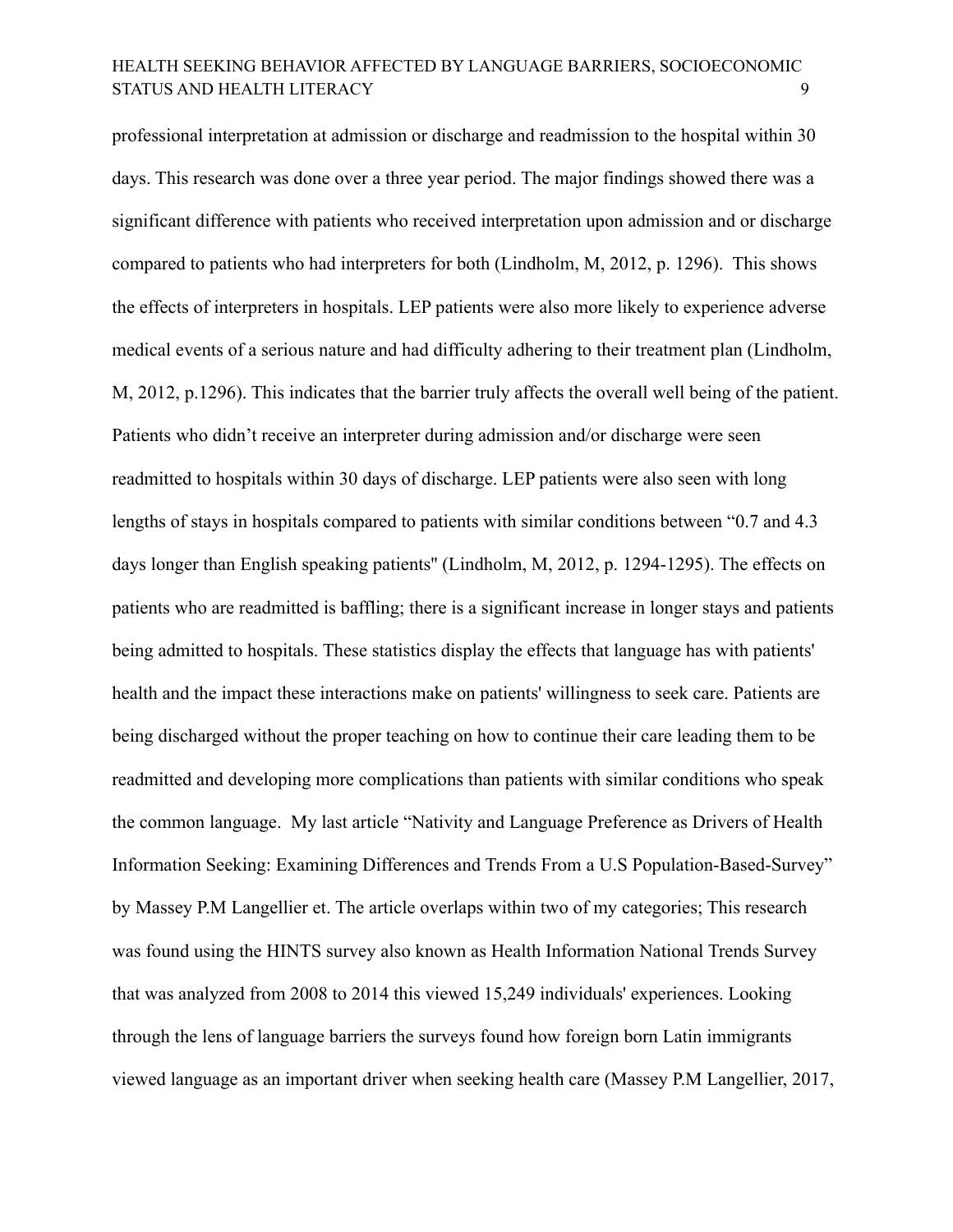p.596). This shows how health seeking behavior is driven by being able to effectively communicate with health care workers. This category demonstrates the importance of language and giving culturally competent care. The effects on these populations are truly unjust. Patients not only feel disconnected from seeking health care they rely on family members that may have incorrect information regarding their health as their main sources of information.

### <span id="page-10-0"></span>**Category 2: Socioeconomic Status**

The second category is socioeconomic status looking at how it affects patients ability or reluctance to seek healthcare and their fears regarding this aspect of health care. The first article was "Routine Physical Examination and Forgone Health Care Among Latino Adolescent Immigrants in the United States" by Sarmiento, O. L. et. This research article analyzed data of a random sample of around 20,000 students from 7th-12th grade who received home interviews in English with Computer-Assisted Personal Interview and Audio Computer-Assisted Self-Interview technology. As well as in-home interviews using a paper questionnaire in English or Spanish were conducted with a parent or guardian. The major findings showed how first generation immigrants were more likely to speak Spanish at home than second or third generation immigrants, and they would have less-educated parents, and live at or below poverty level. They found that first generation patients would forgo healthcare less often than later generation immigrants. This portrays that there is a disconnect with our healthcare system. Patients who had lived in the U.S longer were forgoing health care which can indicate that they did not feel seeking health care was assisting them. There isn't easy access to health care for these individuals who are new to this country. Many patients reported that they would forgo health care as they thought their problem would go away on its own (Sarmiento, O. L, 2005, p.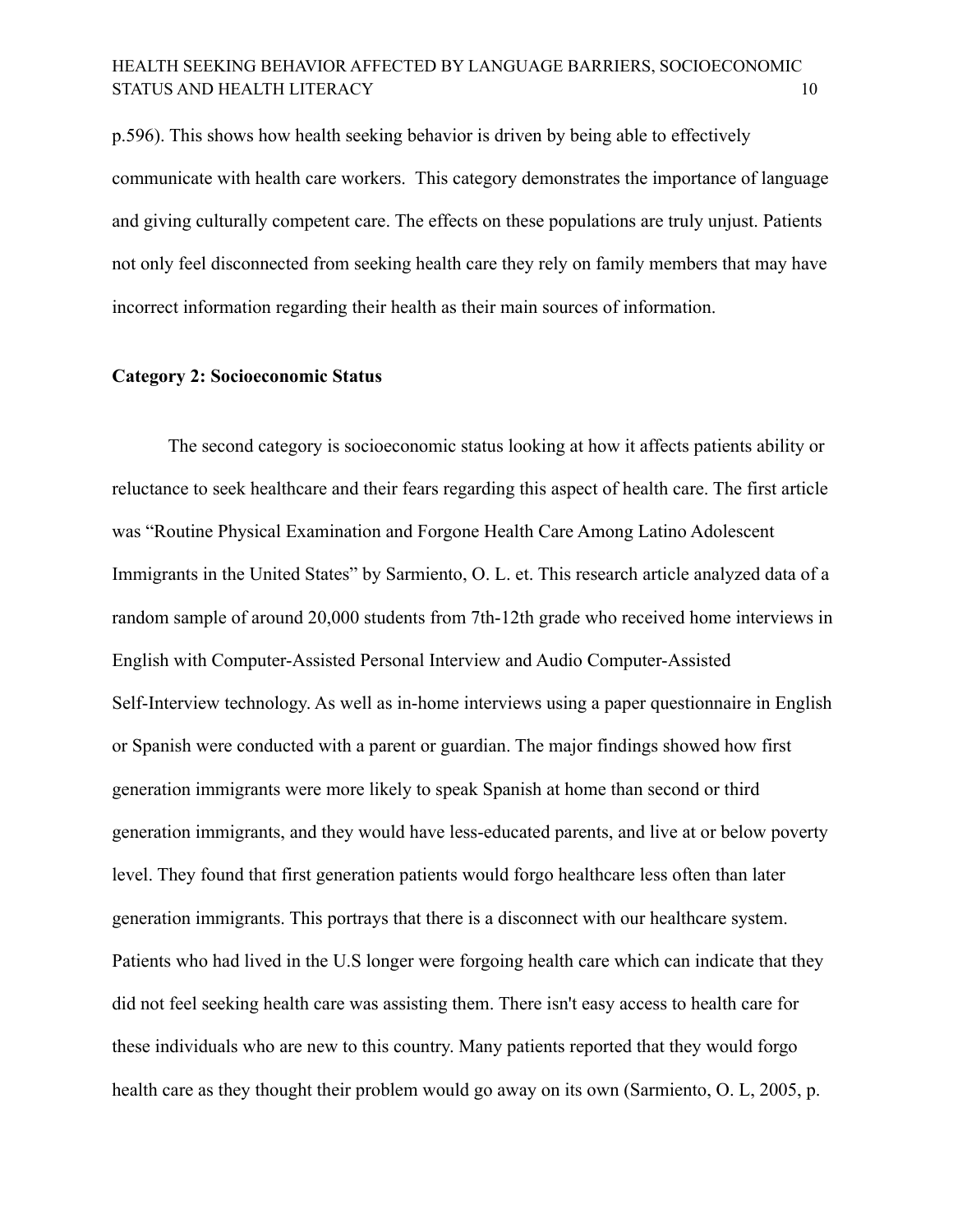312). This further portrays the lack of education due to lower economic status affects patients as they do not see the severity of their conditions. These patients are unaware that they do not have to live with pain or discomfort when something is wrong. This is proven through the literature when it is found Mexican immigrants who resided in the U.S for more than 5 years would schedule routine physical exams at higher rates and even higher rates were seen when they had insurance coverage (Sarmiento, O. L, 2005, p.312). Once patients are able to have not only the knowledge but the financial assistance through insurance seeking health care becomes more attainable to patients. Continuing to increase accessibility to healthcare would encourage Latin immigrant patients to be more willing to receive care. Cost is a big attribute to why many patients are reluctant to seek care. In the literature I examined how first generation adolescents from Cuba would forgo their health care as they couldn't afford it (Sarmiento, O. L, 2005, p.312). This further solidifies how a patient's socioeconomic status and ability to pay truly affects their willingness to seek care. The second article for this category is "Nativity and Language Preference as Drivers of Health Information Seeking: Examining Differences and Trends From a U.S Population-Based-Survey" by Massey P.M Langellier et. Examining this article through the lens of socioeconomic status. The major findings seen in this regard is how Latin immigrant respondents were the largest group of people who used printed material as their first source for health information (Massey P.M Langellier, 2017, p. 601). It was seen that Spanish speakers showed more distrust in the media. The movement of our society becoming a digital world is also attributed to the lack of Latin immigrant patients seeking care or resorting to outdated information when they have questions. This category demonstrates how a patient's education and wealth are key traits that impact Latin immigrant patients from seeking care.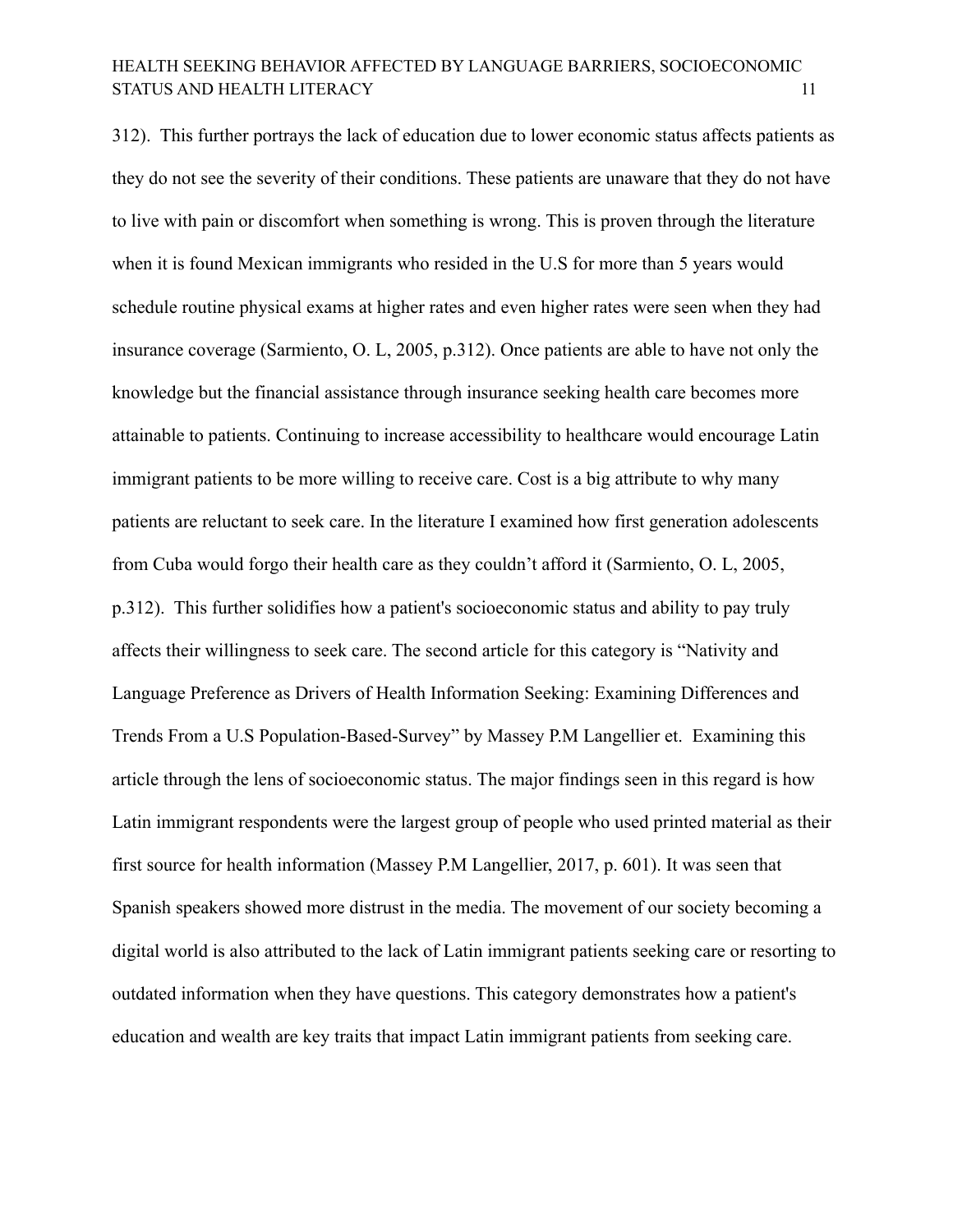Through the research it is seen how cost and the lack of knowledge on the subject truly does impact patients' experiences.

### <span id="page-12-0"></span>**Category 3: Health Literacy**

My last category is health literacy investigating how a patient's knowledge of health care attributes to their willingness to seek care. According to the CDC, health literacy is defined as the degree to which individuals have the ability to find, understand, and use information and services to inform health-related decisions and actions for themselves and others (CDC, 2020). My first article for this category is "Identification of Barriers to Medication Adherence in a Latino Population" by Sheryl Compton et. This study consisted of qualitative research that surveyed Spanish speaking patients who hadn't picked up their medication for more than 2 weeks. The patients were asked a series of questions that analyzed their demographic and medication-related questions, reasons for, and associated barriers with failure to pick up medications. The main contributing factors as to why patients failed to adhere to their medications was lack of patient motivation, knowledge, skills, and access. The education level of patients was relatively low with 45% having sixth grade education or less (Sheryl Compton, 2010, p.369). This information shows how patients likely have lower literacy levels which alters their understanding of the importance of their medications and how adherence is key to sustaining a healthy lifestyle. Although patients reported that they understood that the medication they were taking was important they weren't making actions to continue adherence. Which attributes to the finding of lack of motivation of these patients. This lack of motivation is attributed to the patients lack of health literacy although they reported they understood its importance doesn't guarantee they understand the effects of not adhering to their medication.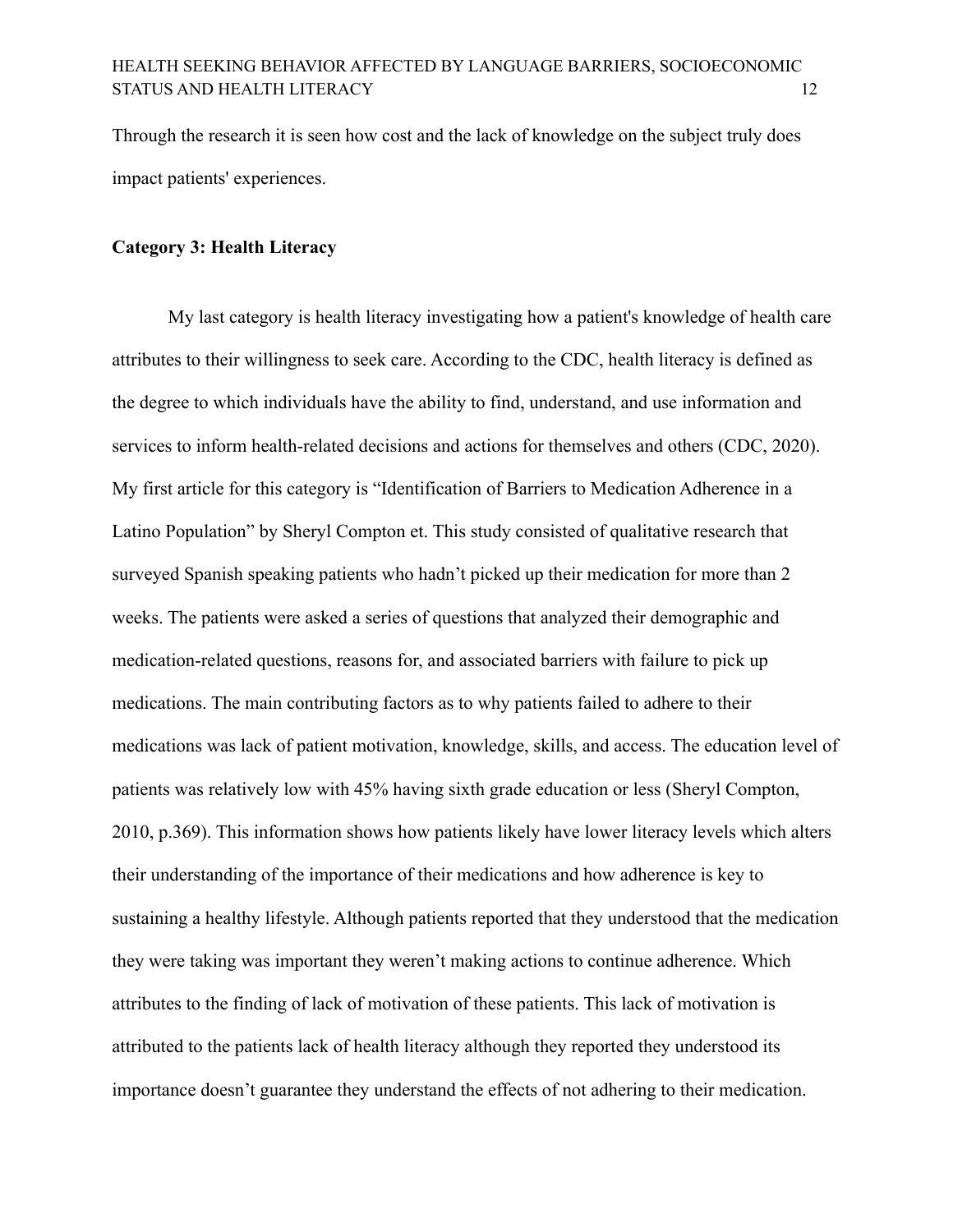My second article for this category is "The Health Literacy and ESL Study: A Community-Based Intervention for Spanish-Speaking Adults" by Soto Mas et. This quantitative research study recruited 155 people through the community who met a list of criteria. These individuals were then tested using the TOFHLA which is the Test Of Health Literacy in Adults score; they were tested prior to taking a health literacy course and after. Through this research it was found that there was a significant increase of 13 points after completing the course. The people in this community showed interest in being a part of the study and it showed the health literacy and ESL curriculum can be a tool for improving Spanish-speaking adults health literacy (Soto Mas, F, 2015, p. 370-371). This assists my research question as Spanish-speaking patients have low health literacy but when given the opportunity to improve their knowledge base it is seen how people commit to their learning and becoming more comfortable in regards to their health. This would allow patients to feel more competent when having conversations with health care providers and likely lead patients to seek care. This category added how there is a correlation with patients who have lower education levels and how they are less likely to adhere to their medication. It also showed that when patients are given the education they commit to learning.

### <span id="page-13-0"></span>**Literature Review Conclusion**

This literature review encompasses three different lenses that show how there are many contributing factors that affect Latin immigrant patients when seeking health care. Through the literature it is seen how language barriers, health literacy, and socioeconomic status all play a huge role with patient adherence to medication, treatment and willingness to seek care. The overall strengths include having both qualitative research that would survey and hold one on one interviews to establish trust with clients, there was an array of different sample sizes, some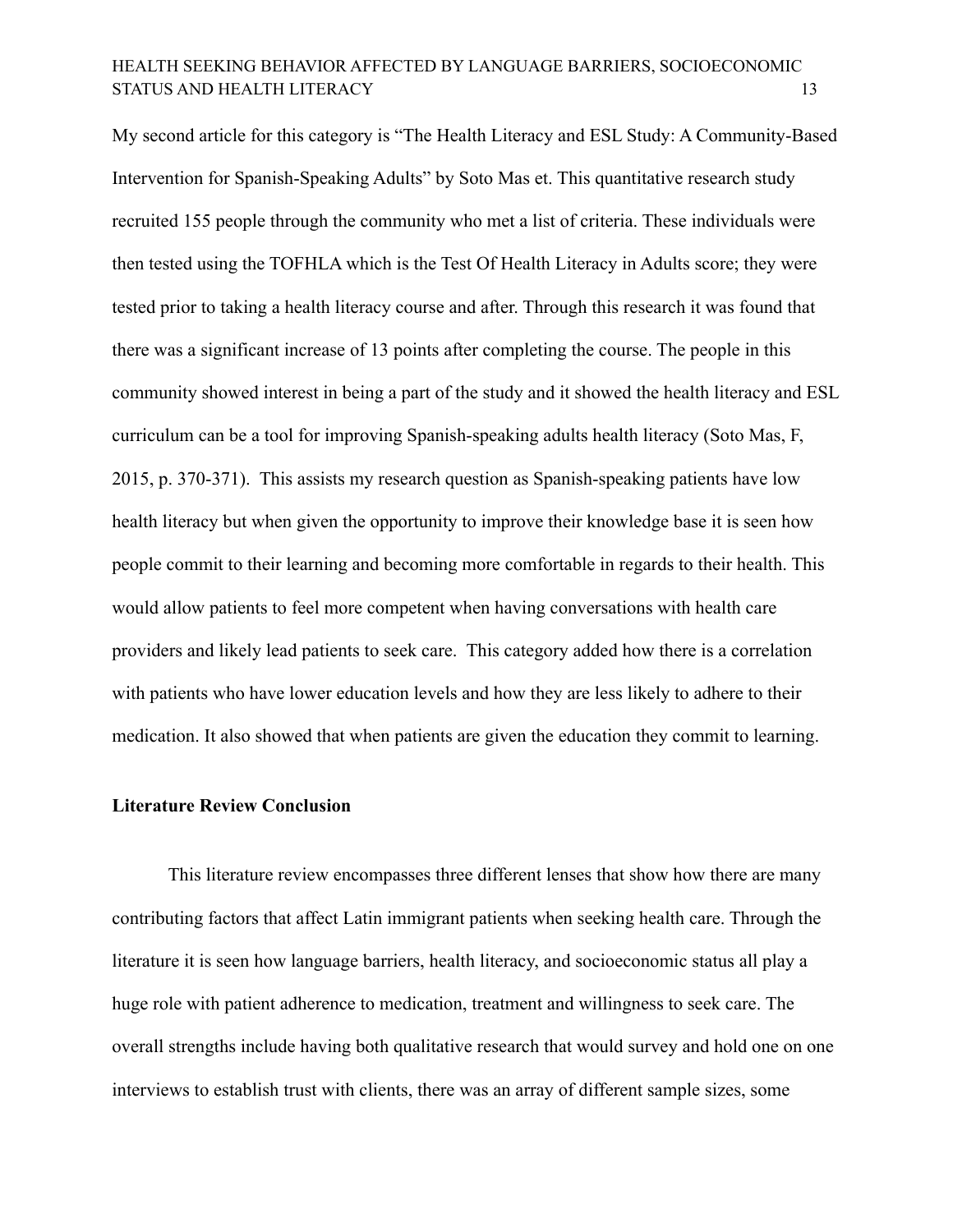research was done over a long period of time to show how the impact continues. The weaknesses include some sample sizes were relatively small, patients had to recall information for interviews and they may forget certain information, some research only focused on certain age groups so it doesn't encompass all Latin immigrants experiences. The findings have brought awareness to the need for more resources and access to health care for Latin immigrants. Health care workers need to provide culturally sensitive care acknowledging patients' education levels as well as any language barriers as simply translating information doesn't guarantee a patient understands the information. The gaps identified through this literature review show that there is not enough research that analyzes all three aspects of my research question categories and how they overlap. I am making correlations based on the research presented but for further research finding the exact correlations with all three of my categories.

#### **Theoretical Frameworks**

<span id="page-14-0"></span>The theoretical framework that will be used for this study is the Transcultural Nursing Theory which is also known as the Culture Care Theory. This theory was created by Madeleine Leininger in the 1950s (Nursing Theory, 2020). The theory encompasses the importance of understanding how culture influences patients' health. Embracing patients' diverse cultural differences allows nurses to be great patient advocates for their beliefs. Through this theoretical framework we nurses are made sensitive and aware to patients varying education, environments, and experiences (Busher Betancourt, 2015). This allows for an increased quality of care to patients as they feel understood within the healthcare system and not belittled for their differences. In order to give the best care, accommodating our care strategies to the patient will be the key motivator to instilling trust within our system. Through her framework there were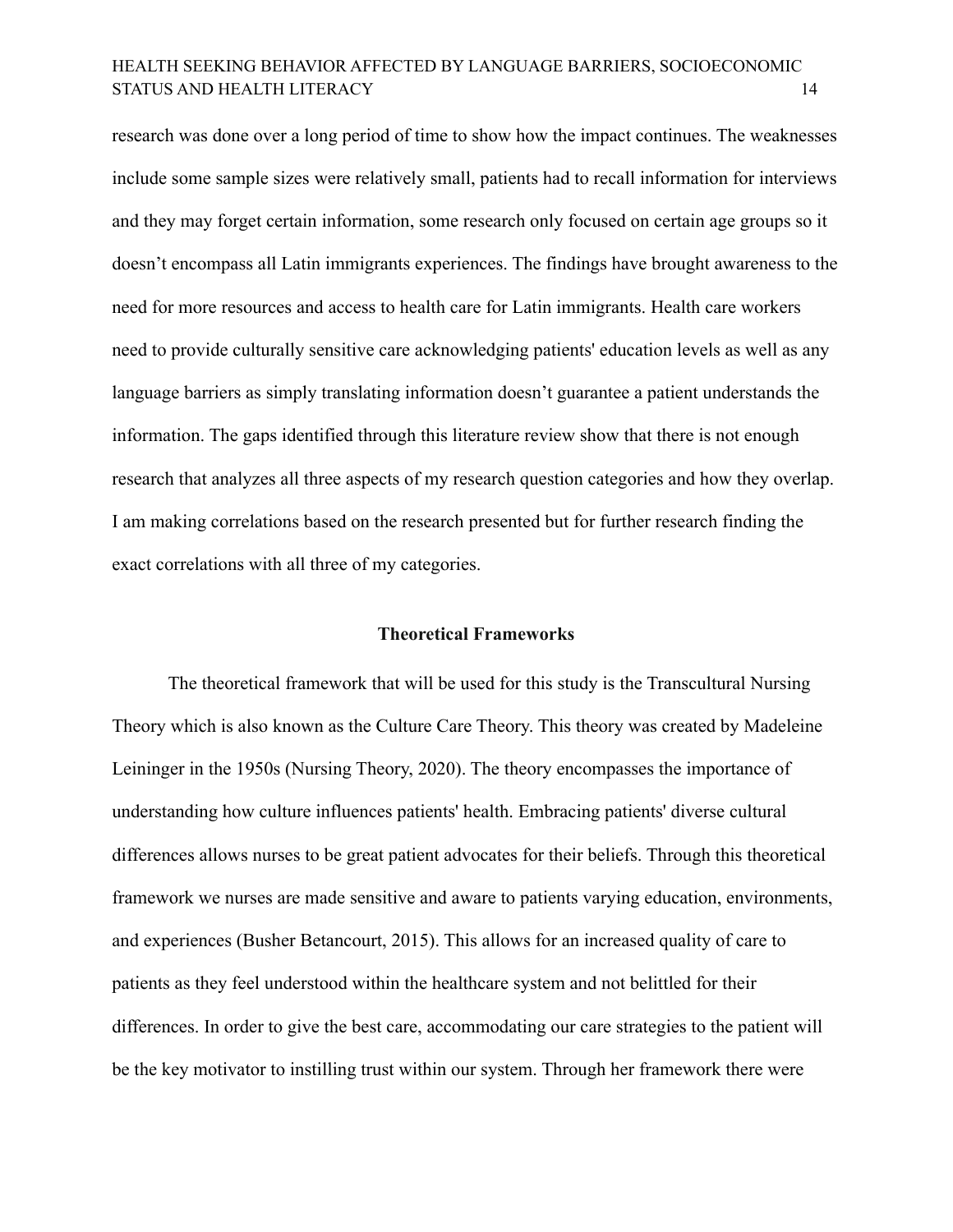different scenarios that applied. For instance one was when a Mexican-American woman was late to an appointment she explained that it was difficult to get transportation, the directions were confusing and struggles with finding child care. However, the health care professionals didn't understand her hardships and didn't accommodate the patient; the patient then found alternative care (Leninger, 2001, p.64). Health care professionals must listen to patients' wishes and collaborate with patients as they are on the receiving end of care. Applying this theory to my research shows how imperative it is that healthcare professionals understand the barriers that Latin immigrant patients go through that prevents them from seeking care. This will allow healthcare professionals to accommodate their care in order to fulfill the needs of patients allowing them to feel heard.

#### **Proposal for Further Study:**

<span id="page-15-0"></span>Through my research we see how various factors are affecting Latin immigrants that relate to my research question. However, there wasn't research that viewed how all those factors affect one another. It is important to know what healthcare professionals can improve on, in order to promote Latin immigrants to seek care when they need it and have good experiences. This relates to my literature review as we saw the effects of language barriers, socioeconomic status and patients' health literacy playing a role in patients' experiences.

### <span id="page-15-1"></span>**Population & Sample**

My proposal for research is to look at communities in the bay area with a high population of Latin immigrants like San Francisco, San Rafael, etc. and do outreach; through talking to clinics, grocery stores, going to food banks, and community centers. Ideally recruiting around 10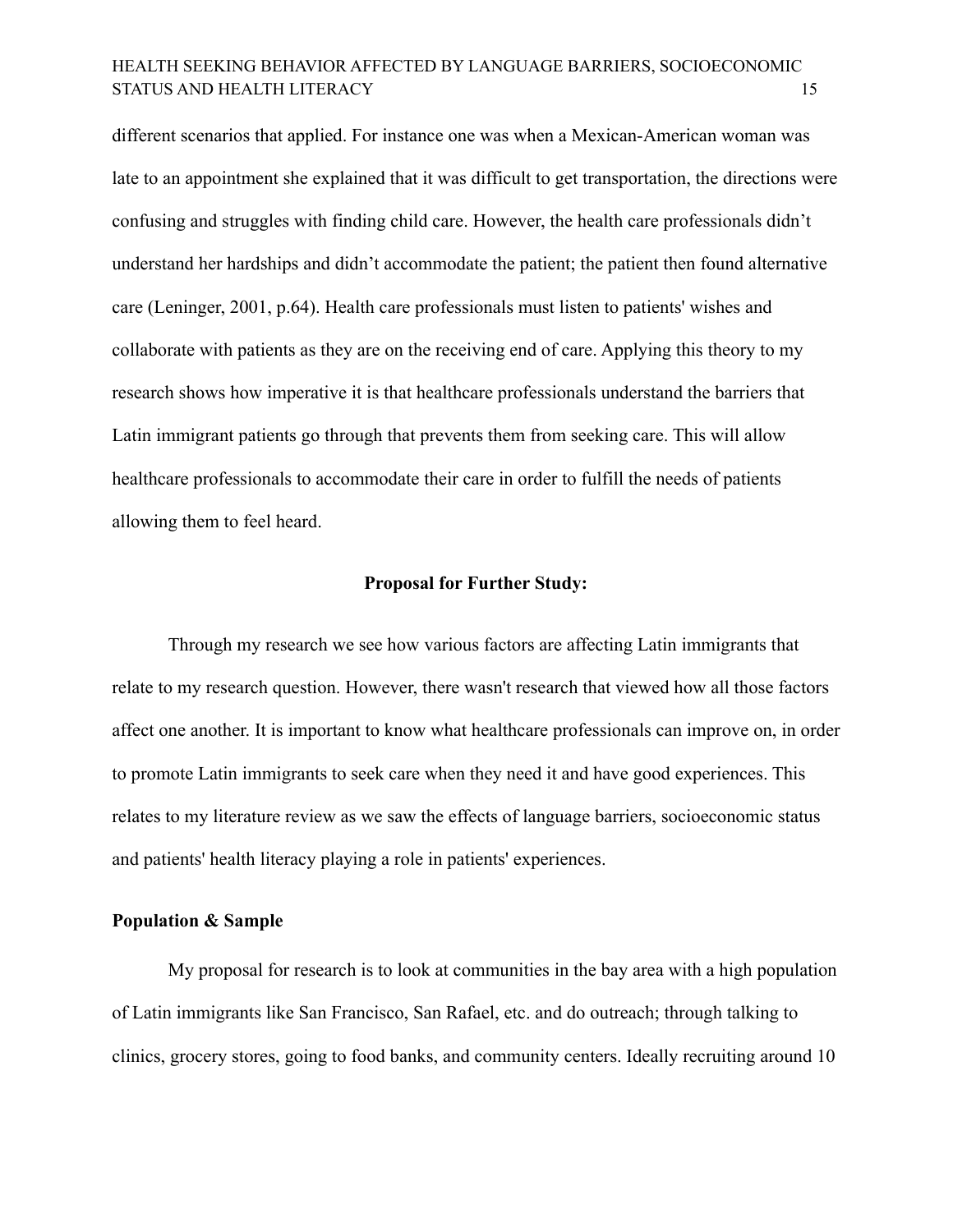Spanish-speaking individuals per community will allow a holistic approach to understanding the barriers that are limiting individuals from seeking care.

### <span id="page-16-0"></span>**Recruitment**

Promoting the study through social media on Facebook, Instagram, Twitter, and much more. I would make a sheet where people who are interested can put their contact information that I would track on an excel sheet that is only accessible to me and people who will be assisting me on the research. If there aren't many people willing to participate, we can then use incentives like getting gift cards to try and recruit more individuals.

### <span id="page-16-1"></span>**Research Design and Methods**

I would then conduct a mixed method quantitative and qualitative study with one-to-one interviews with individuals who are willing to participate. Each interview will be planned for approximately one hour and will take place in a quiet, private room on the university campus or possibly in the participant's home. The interview will also be conducted by a Spanish speaker, so the participants are more comfortable to respond. Qualitative questions will be open-ended. Other questions will be able to be quantified by asking close-ended questions. The interviews will be recorded and transcribed.

I will be focusing the interviews around my research question which is:

● How is health seeking behavior and patient outcomes affected by language barriers, socioeconomic status and health literacy?

Through looking at this lens, the questions that would be asked to the community members include:

Quantitative: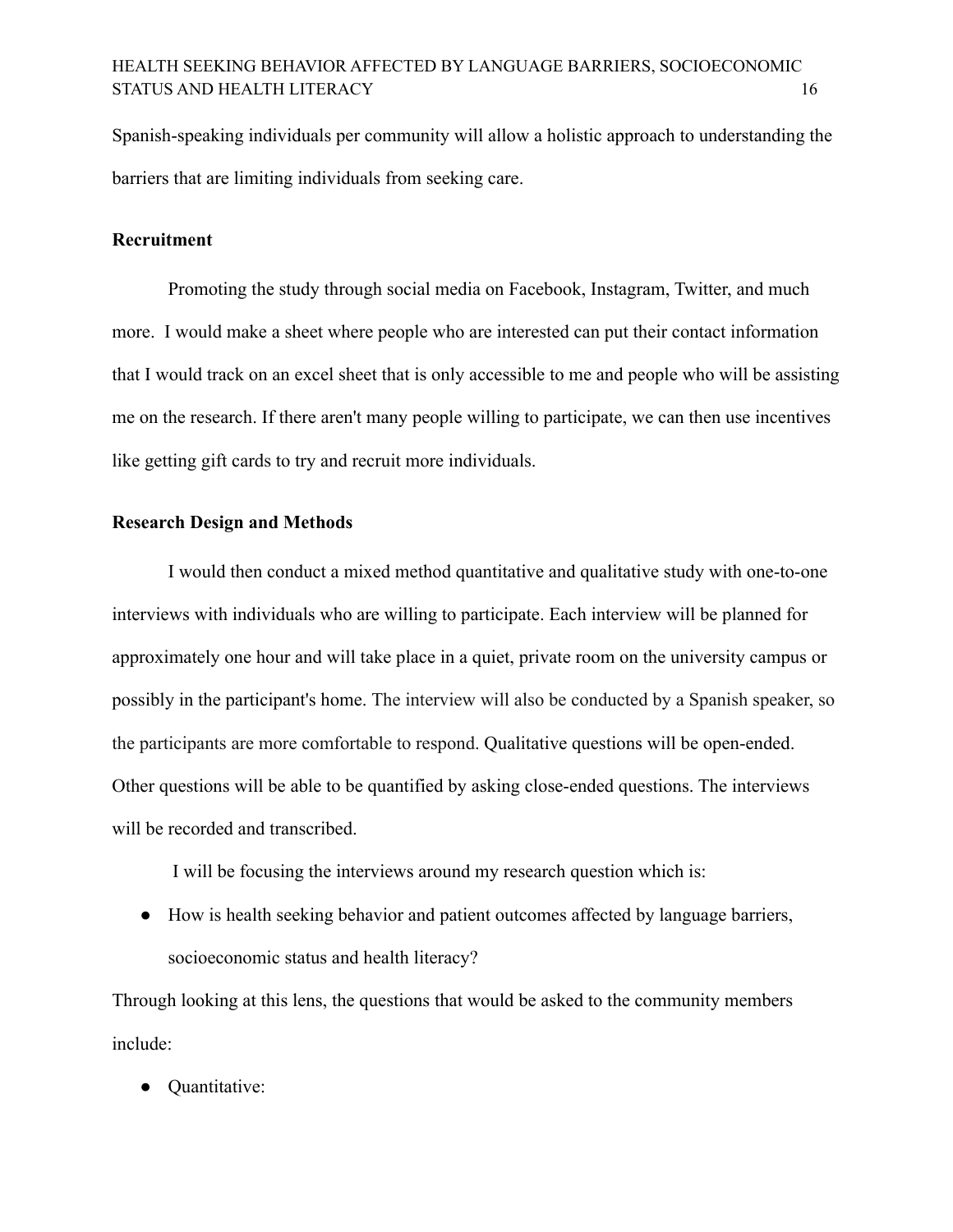○ What is your level of education?

elementary; some high school; high school graduate; some college; associate college degree; bachelor's degree; graduate school

○ What is your annual income?

 $\langle$ \$20,000; \$21-40,000; \$41-60,000; \$61-80,000,  $\langle$ \$80,000

○ Do you have access to health care/insurance?

yes, no, or not sure

- How long have you resided in the U.S (in number of years and, if applicable, months)?
- Where do you currently live (county only)?
- Have you encountered language barriers in your experiences with healthcare providers? yes, no, or not sure
- How would you rate your understanding surrounding the healthcare system on a scale of 1-10 (1 being not at all, to 10 being I understand everything)?
- **Qualitative:** 
	- What are your feelings towards the health care system?
	- Do you ever feel unheard in the healthcare system?
	- $\circ$  If you have encountered any language barriers in your experiences with the health care system, please describe what you experienced.
	- Please discuss any other barriers you may have encountered in your experiences with the healthcare system.
	- Please elaborate on any of your answers.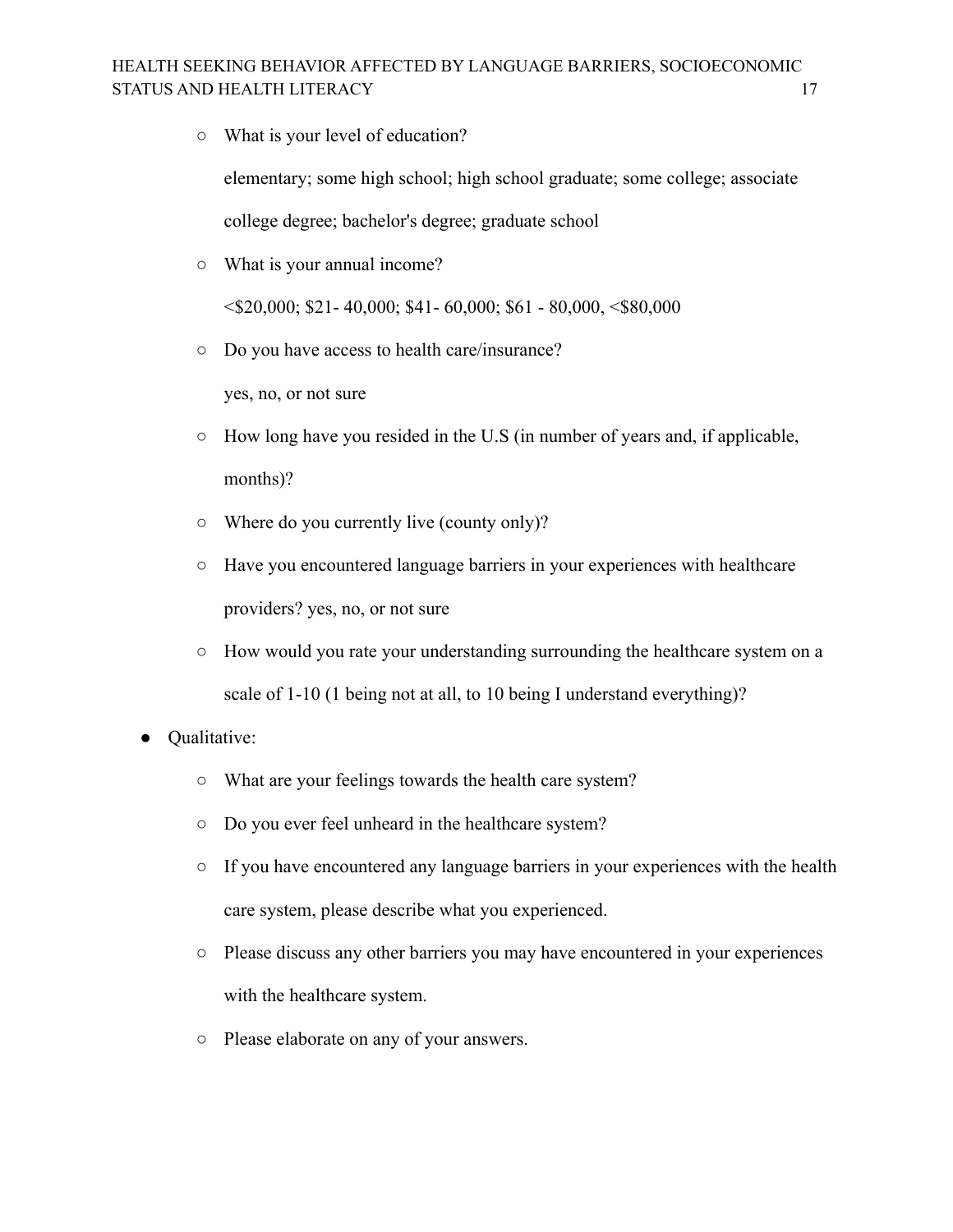#### <span id="page-18-0"></span>**Data Analysis**

From the answers to these, I can then dive deeper into what are the systemic issues that are being presented to these individuals. Based on answers to the quantitative questions, I can then use descriptive statistics to determine the percentages of patients who have lower levels of education, and potentially distinguish between those who seek health care versus those who forgo health care.

I will analyze what the majority of the participants are stating their barriers are for seeking care by grouping together the similar words and phrases in participants' responses. The groups will then be organized into categories. Themes may be derived from the categories with assistance from experts in the field of qualitative research. If there are any questions about the intended meaning of participants' answers that arise when analyzing, I will go back and clarify with the participants again.

#### <span id="page-18-1"></span>**Ethical Considerations**

The ethical consideration for this study is to ensure informed consent from all participants of this study. The consent form will be written in Spanish. As well as conducting the research on the principles of autonomy, beneficence, non-maleficence, and justice. Ensuring that participants understand that everything shared will be confidential, all data collection will be stored on password protected material no names will be published. Names will be coded to protect identities. The patients will be informed that they are able to withdraw from the study or refuse to answer any of the questions that are asked during the interview. No data collection will start until the Dominican University of California Internal Review Board (IRB) board reviews and approves the study.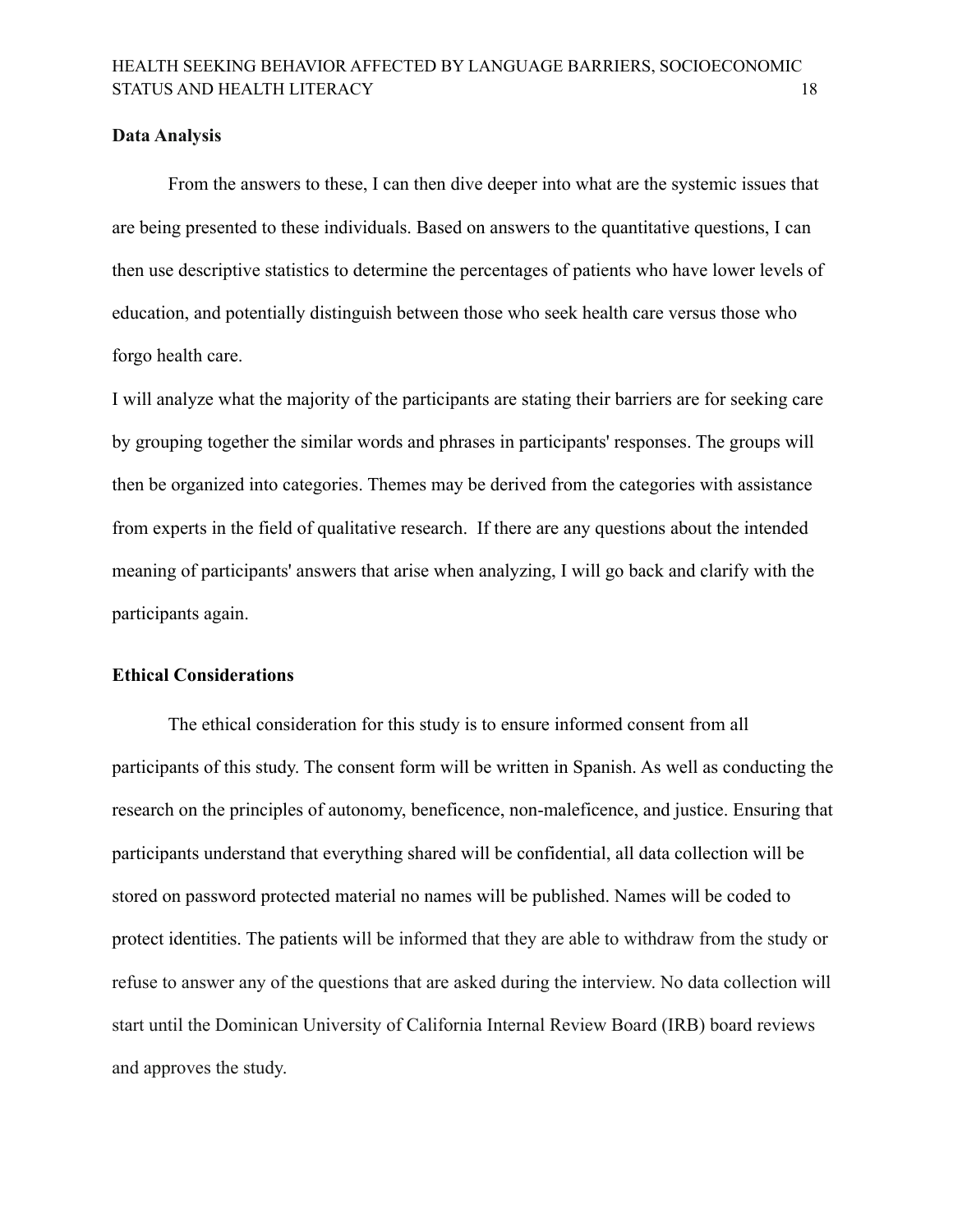#### **Conclusion**

The purpose of this paper is to have a better understanding of Latin immigrant individuals and how barriers affect them when seeking care and the effects seen on their health with the barriers. The focus was on socioeconomic status, language barriers, and health literacy. The gaps that were seen is that there isn't research that encompasses my exact research question but may focus on one or two of the topics. It is essential to know how these factors affect Latin immigrants as they make up a good amount of our population. In order to better serve communities regarding their health, health care workers must provide care in a way that will allow patients to understand their diagnosis, ease their anxieties and instill trust within these communities. Adapting care will promote patients to adhere to treatment and seek care when they need it. Through my literature review we saw the effects like how there were higher complications and readmission rates seen with patients who didn't receive interpretation upon admission or when being discharged. As well as how patients are willing to take classes to improve their health literacy when given the chance. Educating patients and providing accessible health care once patients are well informed will help bridge the gaps seen in health care to ensure we have equity and justice within our health care systems for all individuals.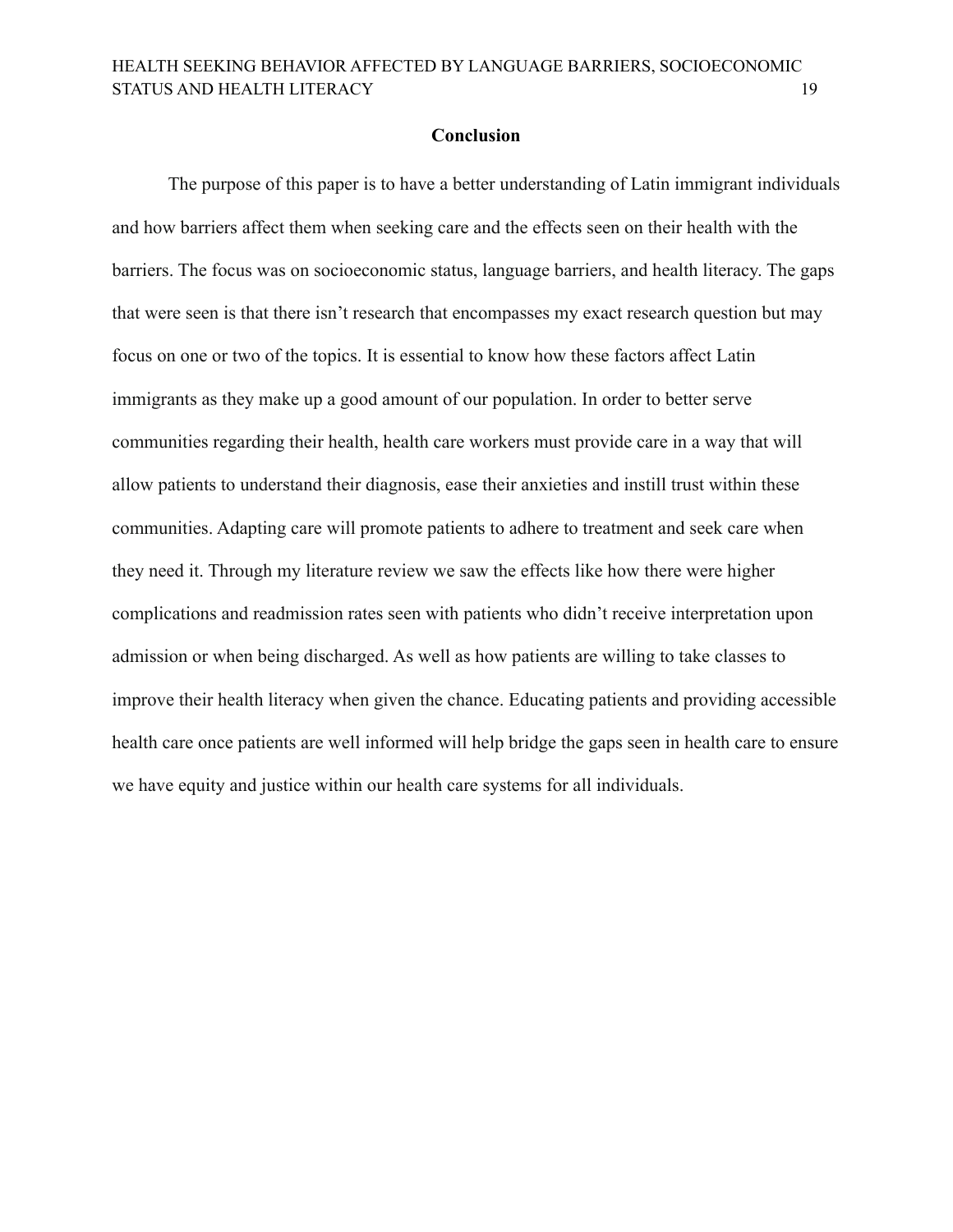#### References

- <span id="page-20-0"></span>Al Shamsi, H., Al Mashrafi, S., Al Kalbani, T., & Almutairi, A. G. (2020). Implications of Language Barriers for Healthcare. *Oman Medical Journal, 35*(2), 1-7. 10.5001/omj.2020.40
- Betancourt, M. (2019). *Glitch art in theory and practice* (First issued in paperback ed.). Routledge. 10.4324/9781315414812
- Centers for Disease Control and Prevention. (2022, February 2). *What is health literacy?* Centers for Disease Control and Prevention. Retrieved April 9, 2022, from https://www.cdc.gov/healthliteracy/learn/index.html
- Compton, S., Haack, S., & Phillips, C. R. (2010). Identification of barriers to medication adherence in a Latino population. *Research in Social and Administrative Pharmacy, 6*(4), 365-371. 10.1016/j.sapharm.2009.11.003
- Garcia, C. M., & Duckett, L. J. (2009). No te entiendo y tú no me entiendes: language barriers among immigrant Latino adolescents seeking health care. *Journal of Cultural Diversity, 16*(3), 120-126. [https://dominican.idm.oclc.org/login?url=https://search.ebscohost.com/login.aspx?direc](https://dominican.idm.oclc.org/login?url=https://search.ebscohost.com/login.aspx?direct=true&db=ccm&AN=105323234&site=ehost-live) [t=true&db=ccm&AN=105323234&site=ehost-live](https://dominican.idm.oclc.org/login?url=https://search.ebscohost.com/login.aspx?direct=true&db=ccm&AN=105323234&site=ehost-live)
- Lindholm, M., Hargraves, J. L., Ferguson, W. J., & Reed, G. (2012). Professional Language Interpretation and Inpatient Length of Stay and Readmission Rates. *Journal of General Internal Medicine : JGIM, 27*(10), 1294-1299. 10.1007/s11606-012-2041-5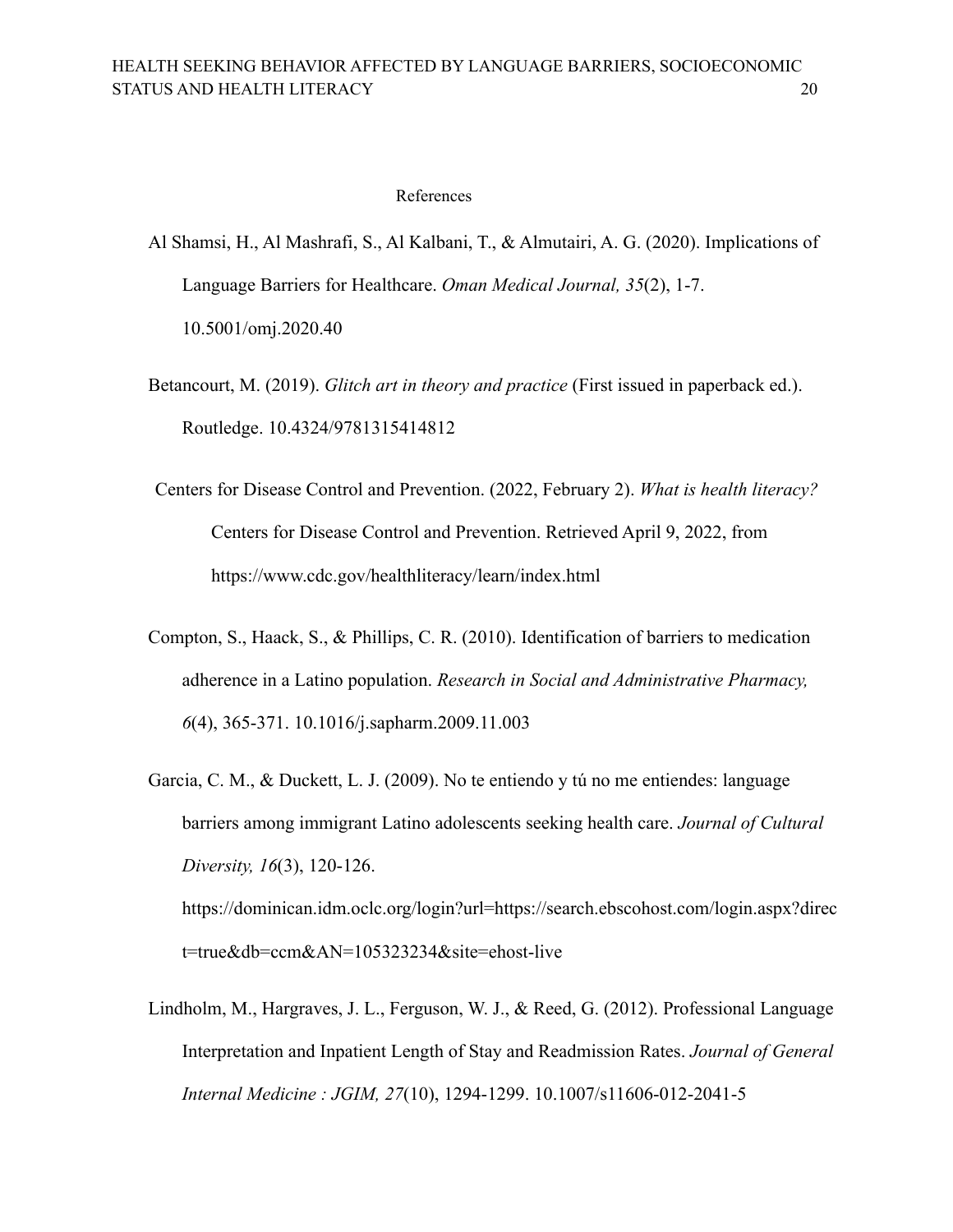Massey, P. M., Langellier, B. A., Sentell, T., & Manganello, J. (2017). Nativity and language preference as drivers of health information seeking: examining differences and trends from a U.S. population-based survey. *Ethnicity & Health, 22*(6), 596-609. 10.1080/13557858.2016.1244745

Merriam-Webster. (n.d.). Language barrier. In *Merriam-Webster.com dictionary*. Retrieved April 5, 2022, from

https://www.merriam-webster.com/dictionary/language%20barrier

Petiprin Alice.*Madeleine Leininger- Nursing Theory.*

<https://nursing-theory.org/nursing-theorists/Madeleine-Leininger.php>

Petiprin Alice.*Madeleine Leininger- Nursing Theory.*

<https://nursing-theory.org/nursing-theorists/Madeleine-Leininger.php>

- Sarmiento, O. L., Miller, W. C., Ford, C. A., Schoenbach, V. J., Adimora, A. A., Viadro, C. I., & Suchindran, C. M. (2005). *Routine Physical Examination and Forgone Health Care among Latino Adolescent Immigrants in the United States*. Springer Science and Business Media LLC. 10.1007/s10903-005-5128-9
- Soto Mas, F., Ji, M., Fuentes, B. O., & Tinajero, J. (2015). The Health Literacy and ESL study: a community-based intervention for Spanish-speaking adults. *Journal of Health Communication, 20*(4), 369-376. 10.1080/10810730.2014.965368
- Urrutia-Rojas Ximena RN DrPH, Marshall Khiya MPH, Trevino Elizabeth MPH DrPH, Lurie Gena Sue PhD, Minguia-Bayona Guadalupe MD MPH. (2006). Disparities in Access to Health Care and Health Status Between Documented and Undocumented Mexican Immigrants in North Texas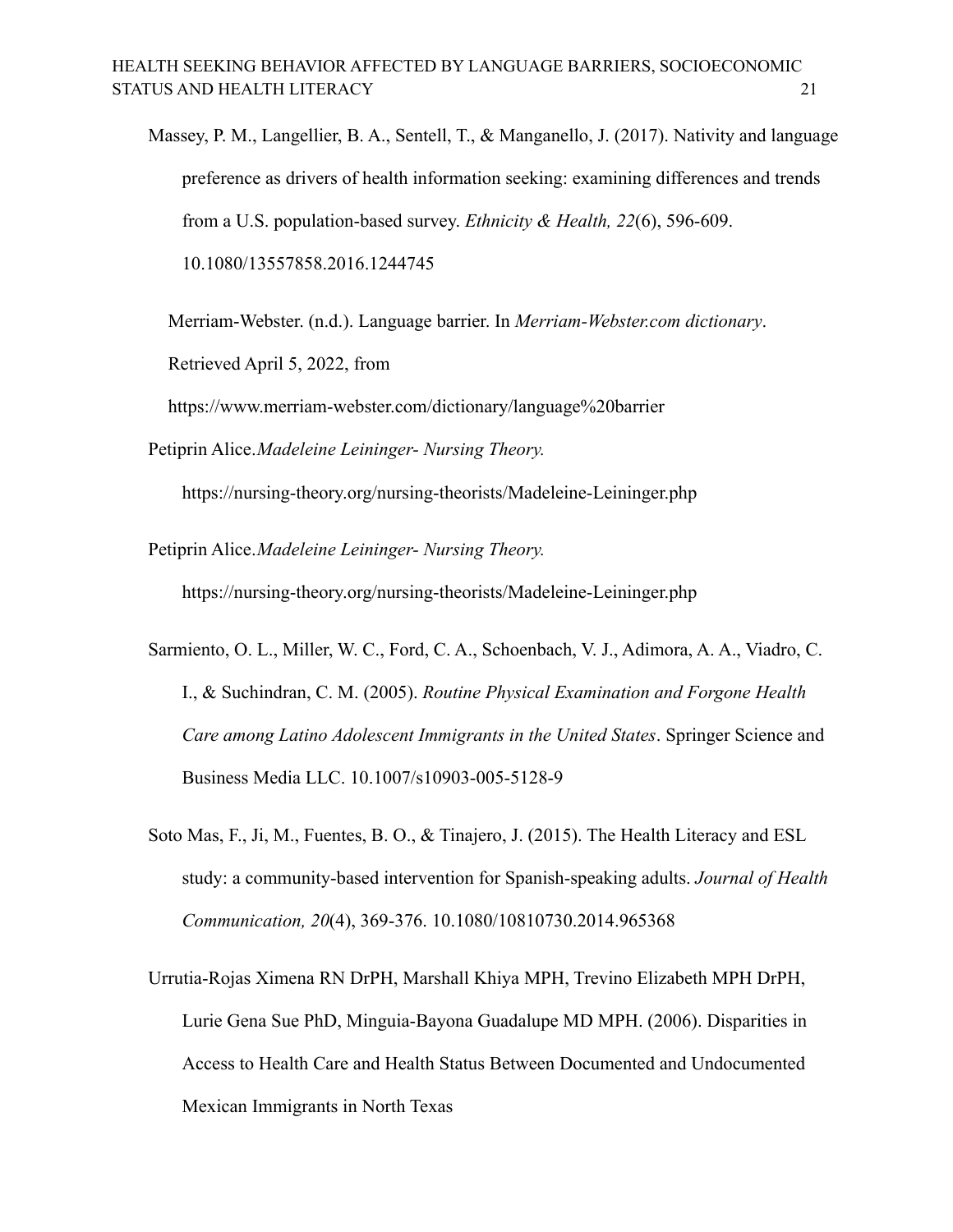# **Appendix A: Literature Review Table**

<span id="page-22-0"></span>

| <b>Authors</b><br>citation                                                                                                                                                                                                                                                                                                                                  | <b>Purpose and</b><br>objective                                                                                                     | Sample-populat<br>ion of interest,<br>sample size                                                                                                                                                            | <b>Study Design</b><br>and Method                                                                                                                                                                                                                                                                       | <b>Major Findings</b>                                                                                                                                                                                                                                                                                                                                                                                      | <b>Strengths</b>                                                                                                                                                                                                                                                                                                                                 | <b>Limitations</b>                                                                                                                                                                            |
|-------------------------------------------------------------------------------------------------------------------------------------------------------------------------------------------------------------------------------------------------------------------------------------------------------------------------------------------------------------|-------------------------------------------------------------------------------------------------------------------------------------|--------------------------------------------------------------------------------------------------------------------------------------------------------------------------------------------------------------|---------------------------------------------------------------------------------------------------------------------------------------------------------------------------------------------------------------------------------------------------------------------------------------------------------|------------------------------------------------------------------------------------------------------------------------------------------------------------------------------------------------------------------------------------------------------------------------------------------------------------------------------------------------------------------------------------------------------------|--------------------------------------------------------------------------------------------------------------------------------------------------------------------------------------------------------------------------------------------------------------------------------------------------------------------------------------------------|-----------------------------------------------------------------------------------------------------------------------------------------------------------------------------------------------|
| Massey, P. M.,<br>Langellier, B. A.,<br>Sentell, T., &<br>Manganello, J.<br>$(2017)$ . Nativity<br>and language<br>preference as<br>drivers of health<br>information<br>seeking:<br>examining<br>differences and<br>trends from a<br>U.S.<br>population-base<br>d survey.<br>Ethnicity &<br>Health, 22(6),<br>596-609.<br>10.1080/1355785<br>8.2016.1244745 | To examine<br>differences in<br>health<br>information<br>seeking between<br>foreign-born<br>populations in the $(n=15,249)$<br>U.S. | Data from 2008<br>to 2014 from the<br>Health<br>Information<br><b>National Trends</b><br>the U.S.-born and Survey were used Bivariate<br>in this study<br>Individuals of all<br>backgrounds<br>were included | Mixed method<br>study of<br>qualitative and<br>quantitative<br>research.<br>analyses, logistic<br>regression, and<br>predicted<br>probabilities<br>were used to<br>examine health<br>information<br>seeking and<br>sources of health<br>information<br><b>HINTS</b> survey<br>5 different<br>categories | "Among all six<br>groups, Hispanic<br>foreign-born<br>respondents used<br>health<br>professionals the<br>most as a first<br>source of health<br>information<br>$(25.2\%)$ . Relative<br>to other groups,<br>Hispanic<br>foreign-born<br>respondents also<br>demonstrated the<br>largest<br>percentage of<br>those who used<br>print material<br>$(17.4\%)$ as a first<br>source of health<br>information." | <b>Examined</b> how<br>Latinos don't<br>have digital<br>literacy to utilize<br>the internet for<br>their concerns.<br>Was examining a<br>broad time frame<br>so it can truly<br>show a systemic<br>issue.<br>The study shows<br>how<br>health-seeking<br>behaviors vary<br>between<br>racial/ethnic<br>groups<br>They have a big<br>sample size. | A self report<br>survey relies on<br>recall which may<br>cause a bias on<br>recall.<br>This study is a<br>secondary<br>analysis<br>They did not<br>measure the<br>patients health<br>literacy |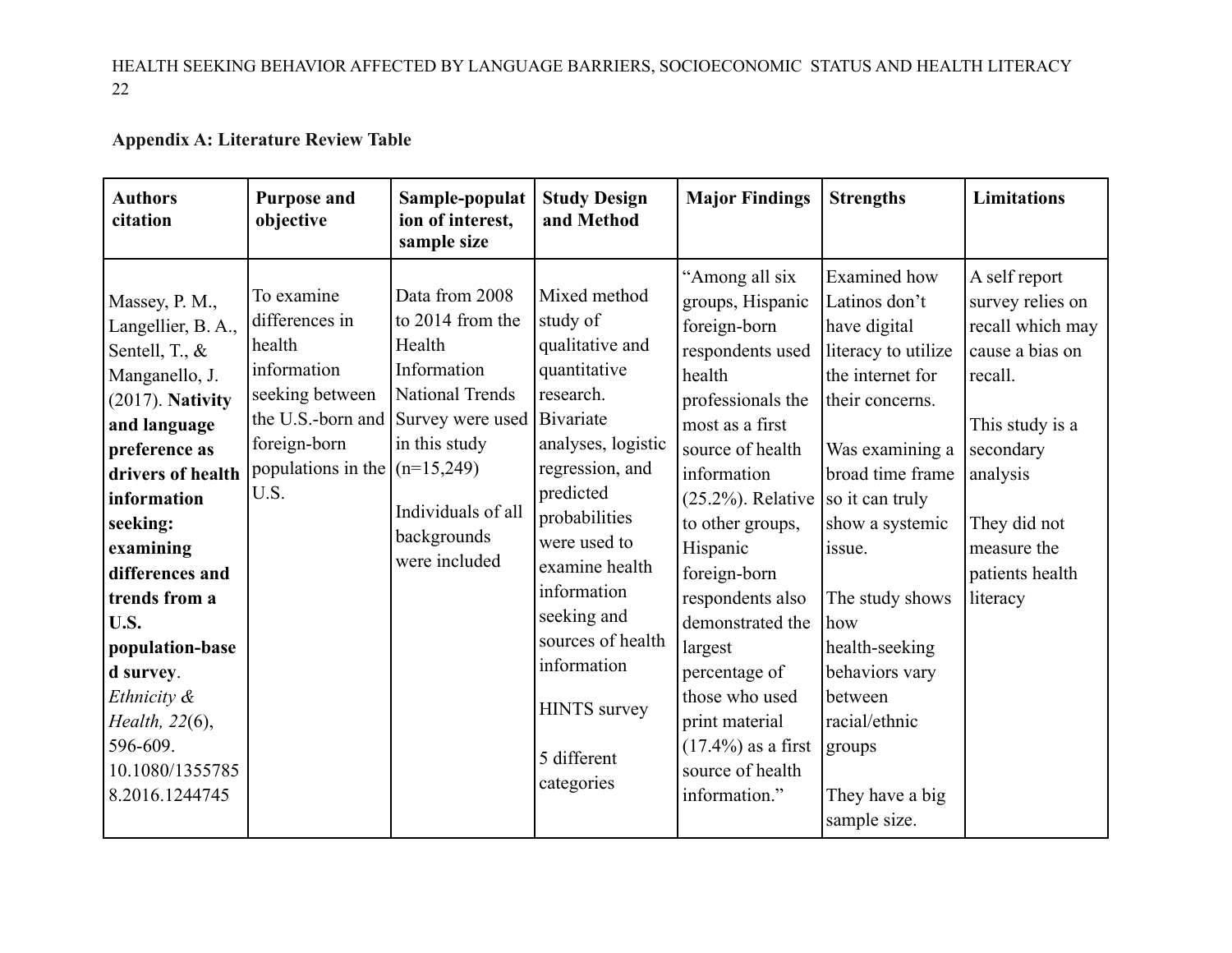| <b>Authors</b><br>citation | <b>Purpose and</b><br>objective | Sample-populat<br>ion of interest,<br>sample size | <b>Study Design</b><br>and Method                                                                   | <b>Major Findings</b>                                                                                                                                                                                                                                            | <b>Strengths</b>                                                | <b>Limitations</b> |
|----------------------------|---------------------------------|---------------------------------------------------|-----------------------------------------------------------------------------------------------------|------------------------------------------------------------------------------------------------------------------------------------------------------------------------------------------------------------------------------------------------------------------|-----------------------------------------------------------------|--------------------|
|                            |                                 |                                                   | internet, health<br>professional,<br>family or friends,<br>print material,<br>and other<br>sources. | "studies<br>demonstrate that<br>language<br>preference is an<br>important driver<br>of health<br>information-seeki<br>ng disparities<br>between<br>foreign-born<br>Hispanics (i.e.<br>those born<br>outside of the<br>US) and other<br>racial/ethnic<br>groups." | Emphasis the<br>need for tailoring<br>care for each<br>patient. |                    |
|                            |                                 |                                                   |                                                                                                     | "Spanish<br>speakers<br>demonstrate a<br>lower trust in<br>media and lower<br>use in various<br>media channels                                                                                                                                                   |                                                                 |                    |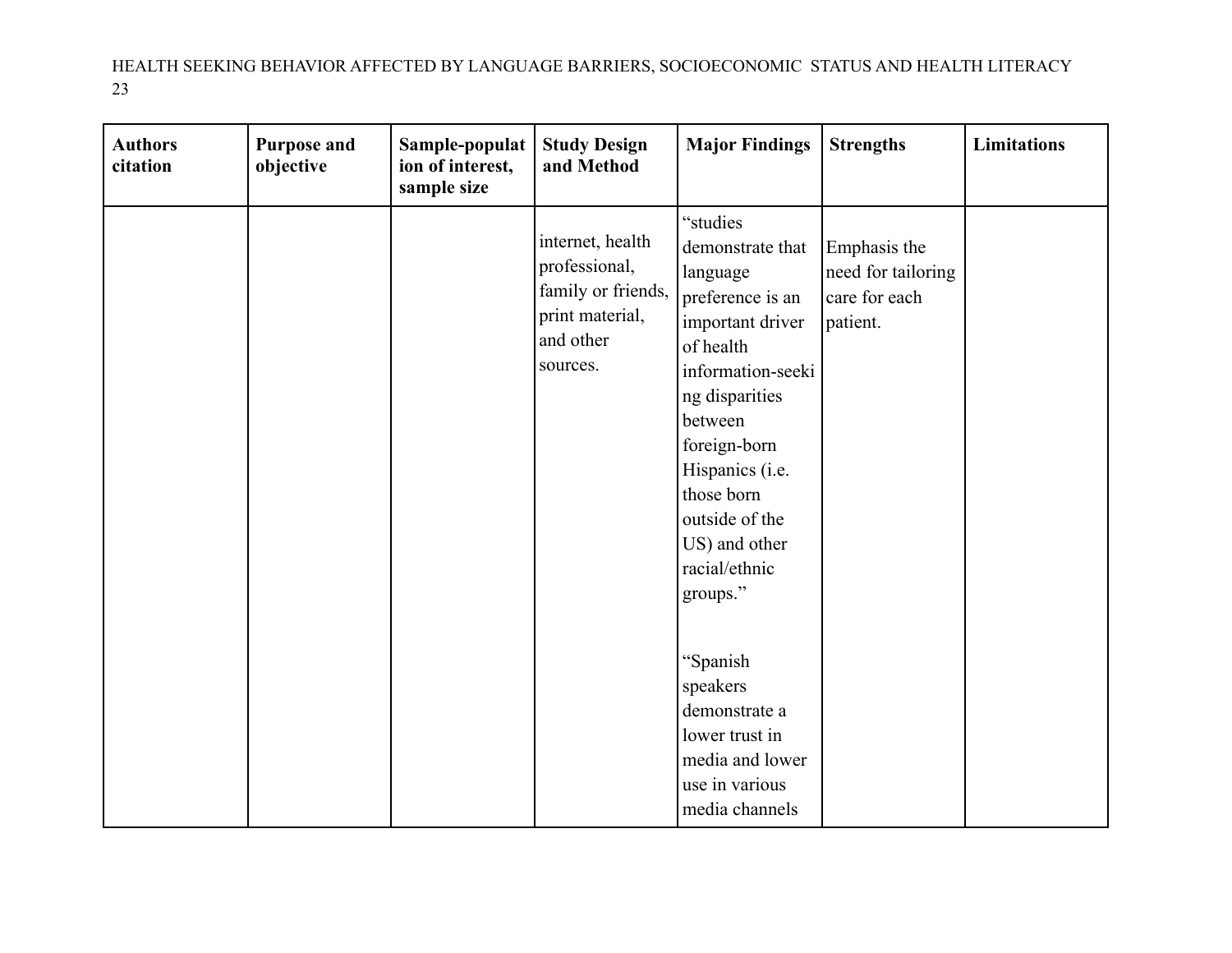| <b>Authors</b><br>citation | <b>Purpose and</b><br>objective | Sample-populat<br>ion of interest,<br>sample size | <b>Study Design</b><br>and Method | <b>Major Findings</b>                                                                                                                   | <b>Strengths</b>   | <b>Limitations</b> |
|----------------------------|---------------------------------|---------------------------------------------------|-----------------------------------|-----------------------------------------------------------------------------------------------------------------------------------------|--------------------|--------------------|
|                            |                                 |                                                   |                                   | (Clayman et al.<br>$2010$ ), and have<br>differen-tial<br>home access to<br>computers and<br>broadband<br>(Manganello et<br>al. 2015)." |                    |                    |
| Soto Mas, F., Ji,          | "Although                       | 155 people                                        | A quantitative                    | "health literacy                                                                                                                        | They ensured to    | The retention of   |
| M., Fuentes, B.            | Hispanics have a                | participated                                      | study testing                     | encompasses a                                                                                                                           | compare scores     | information        |
| O., & Tinajero, J.         | documented high                 |                                                   | before and after                  | variety of social                                                                                                                       | based on how       | doesn't take into  |
| $(2015)$ . The             | risk of limited                 | "Participants                                     | education                         | and life skills,                                                                                                                        | often people were  | consideration      |
| <b>Health Literacy</b>     | health literacy,                | were recruited                                    | experience.                       | such as the                                                                                                                             | able to attend the | learning           |
| and ESL study:             | there is a scarcity             | from the                                          |                                   | ability to read                                                                                                                         | sessions           | difficulties in    |
| a                          | of research with                | community                                         |                                   | and understand                                                                                                                          |                    | people.            |
| community-base             | this population                 | through local                                     |                                   | text, use                                                                                                                               | People in the      |                    |
| d intervention             | group, and                      | Spanish radio and                                 |                                   | quantitative                                                                                                                            | community were     | Some individuals   |
| for                        | particularly with               | television                                        |                                   | information,                                                                                                                            | very interested in | may not have       |
| Spanish-speakin            | Hispanic                        | stations. They                                    |                                   | speak and listen                                                                                                                        | being apart of     | attended all the   |
| g adults. Journal          | immigrants who                  | had to meet the                                   |                                   | effectively,                                                                                                                            | this study         | sessions.          |
| of Health                  | generally                       | inclusion criteria.                               |                                   | understand                                                                                                                              |                    |                    |
| Communication,             | confront                        |                                                   |                                   | disease                                                                                                                                 |                    |                    |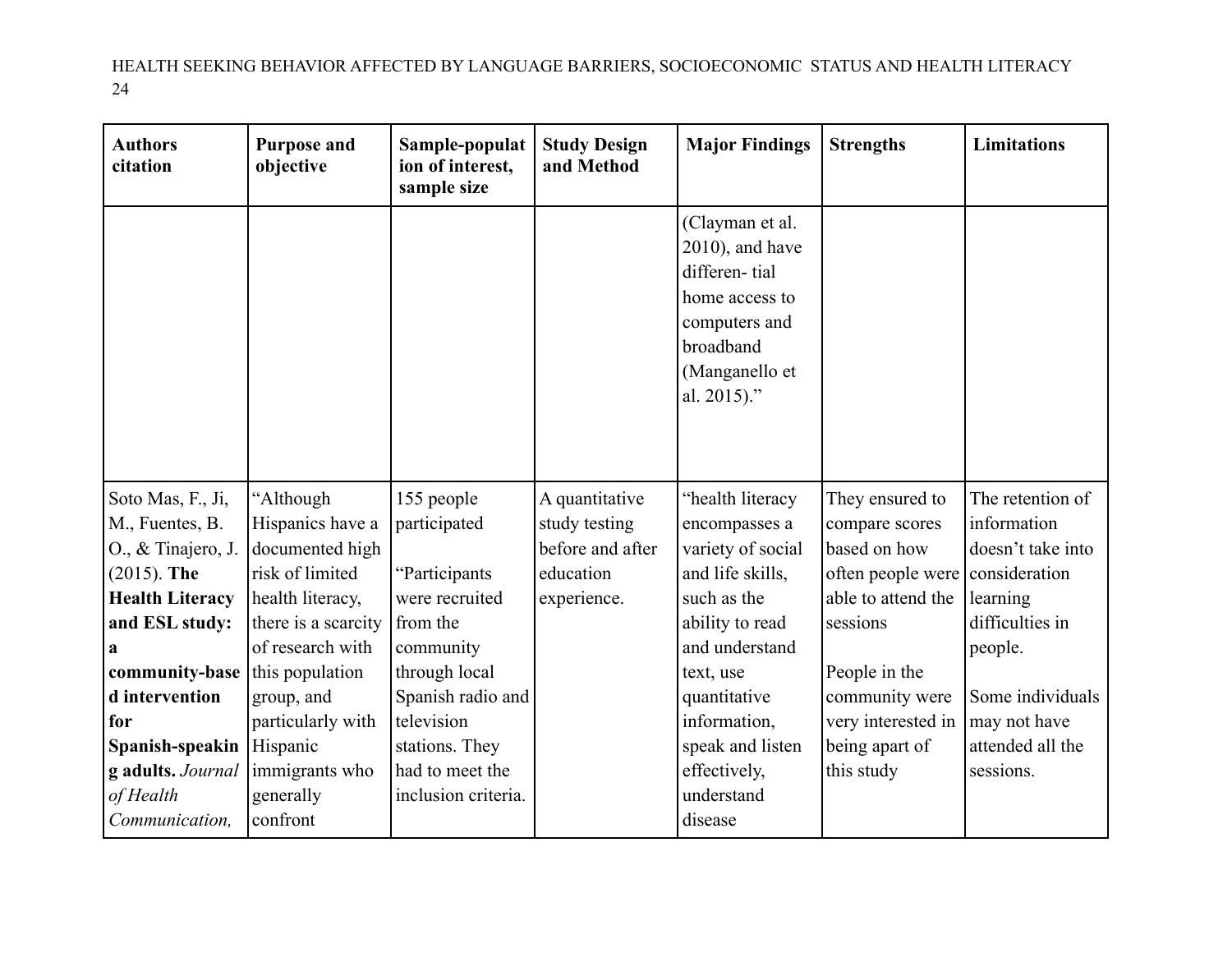| <b>Authors</b><br>citation | <b>Purpose and</b><br>objective | Sample-populat<br>ion of interest,<br>sample size | <b>Study Design</b><br>and Method | <b>Major Findings</b> | <b>Strengths</b> | <b>Limitations</b>  |
|----------------------------|---------------------------------|---------------------------------------------------|-----------------------------------|-----------------------|------------------|---------------------|
| $20(4)$ , 369-376.         | language barriers               |                                                   |                                   | processes, use        | "The Health      | It was a relatively |
| 10.1080/1081073            | that have been                  |                                                   |                                   | technology, and       | Literacy & ESL   | small sample        |
| 0.2014.965368              | related to low                  |                                                   |                                   | network and           | Curriculum may   |                     |
|                            | health literacy.                |                                                   |                                   | interact socially."   | be recommended   | Some people         |
|                            | The National                    |                                                   |                                   |                       | as a tool for    | couldnt full        |
|                            | <b>Action Plan to</b>           |                                                   |                                   | "Results indicate     | improv- ing      | commit to the       |
|                            | Improve Health                  |                                                   |                                   | that the              | health literacy  | study as there      |
|                            | Literacy                        |                                                   |                                   | intervention was      | among            | was a time          |
|                            | identified                      |                                                   |                                   | more effective in     | Spanish-speaking | commitment          |
|                            | community-based                 |                                                   |                                   | increasing the        | adults"          |                     |
|                            | English-language                |                                                   |                                   | average               |                  | It is only meant    |
|                            | instruction as a                |                                                   |                                   | TOFHLA score,         |                  | for a certain age   |
|                            | strategy that can               |                                                   |                                   | which improved        |                  | group.              |
|                            | facilitate a health             |                                                   |                                   | by almost 13          |                  |                     |
|                            | literate society"               |                                                   |                                   | points $(12.85)$ in   |                  | Study didn't do     |
|                            |                                 |                                                   |                                   | the intervention      |                  | follow up           |
|                            |                                 |                                                   |                                   | group and by          |                  | assessments to      |
|                            |                                 |                                                   |                                   | only 8.2 points in    |                  | see how much        |
|                            |                                 |                                                   |                                   | the control group.    |                  | retention people    |
|                            |                                 |                                                   |                                   | It is impor-tant      |                  | had.                |
|                            |                                 |                                                   |                                   | to emphasize that     |                  |                     |
|                            |                                 |                                                   |                                   | a 13-point            |                  | People may have     |
|                            |                                 |                                                   |                                   | improvement in        |                  | remembered the      |
|                            |                                 |                                                   |                                   | <b>TOFHLA</b> score   |                  | questions from      |
|                            |                                 |                                                   |                                   | could move a          |                  | the pretest and     |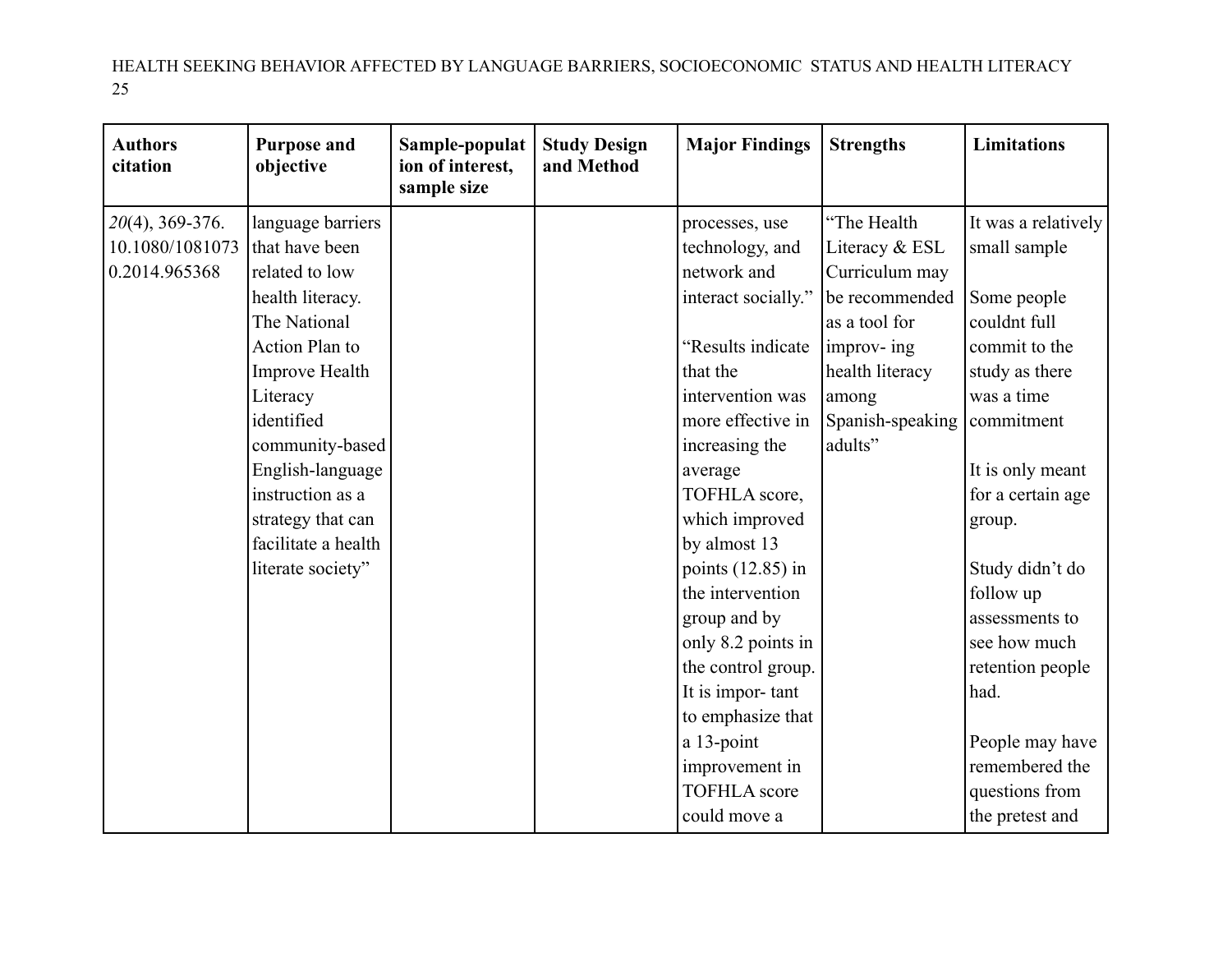| <b>Authors</b><br>citation                                                                                                                                                                                                                                                                                                 | <b>Purpose and</b><br>objective                                                                                                                                                                                                                                                         | Sample-populat<br>ion of interest,<br>sample size                          | <b>Study Design</b><br>and Method                                                                                                                                                                                                                                                     | <b>Major Findings</b>                                                                                                                                                                                                                                                                                                             | <b>Strengths</b>                                                                                                                                                                                                                                                                                               | <b>Limitations</b>                                                                                                                                                                                                                                                                                                    |
|----------------------------------------------------------------------------------------------------------------------------------------------------------------------------------------------------------------------------------------------------------------------------------------------------------------------------|-----------------------------------------------------------------------------------------------------------------------------------------------------------------------------------------------------------------------------------------------------------------------------------------|----------------------------------------------------------------------------|---------------------------------------------------------------------------------------------------------------------------------------------------------------------------------------------------------------------------------------------------------------------------------------|-----------------------------------------------------------------------------------------------------------------------------------------------------------------------------------------------------------------------------------------------------------------------------------------------------------------------------------|----------------------------------------------------------------------------------------------------------------------------------------------------------------------------------------------------------------------------------------------------------------------------------------------------------------|-----------------------------------------------------------------------------------------------------------------------------------------------------------------------------------------------------------------------------------------------------------------------------------------------------------------------|
|                                                                                                                                                                                                                                                                                                                            |                                                                                                                                                                                                                                                                                         |                                                                            |                                                                                                                                                                                                                                                                                       | participant to or<br>closer to an<br>adequate<br>functional health<br>literacy level."                                                                                                                                                                                                                                            |                                                                                                                                                                                                                                                                                                                | that could have<br>altered their<br>answers.                                                                                                                                                                                                                                                                          |
| Lindholm, M.,<br>Hargraves, J. L.,<br>Ferguson, W. J.,<br>& Reed, G.<br>(2012).<br>Professional<br>Language<br>Interpretation<br>and Inpatient<br><b>Length of Stay</b><br>and<br>Readmission<br>Rates. Journal of<br>General Internal<br>Medicine : JGIM,<br>27(10),<br>1294-1299.<br>10.1007/s11606-<br>$012 - 2041 - 5$ | "To investigate"<br>differences<br>among patients<br>with limited<br>English<br>proficiency<br>(LEP) in their<br>length of stay<br>(LOS) and<br>$30$ -day<br>readmission rate<br>associated with<br>their receiving<br>professional<br>interpretation at<br>admission or<br>discharge." | All LEP patients<br>admitted between<br>May 1, 2004 and<br>April 30, 2007. | This is a<br>retrospective<br>analysis.<br>This study<br>looked at 30-day<br>readmission<br>rates. For<br>patients that<br>didn't receive<br>interpretation at<br>admission and<br>discharge<br>controlling for<br>patient<br>characteristics,<br>including age,<br>illness severity. | "Spanish and<br>Portuguese<br>speaking patients<br>were most likely<br>to have<br>interpreters on<br>admission and<br>discharge.<br>Patients speaking<br>less prevalent<br>languages were<br>most likely to not<br>have<br>interpretation<br>services on both<br>admission and<br>discharge."<br>"Patients who did<br>not have an | We can see how<br>having bilingual<br>providers<br>improves patient<br>satisfaction. They<br>can also assist in<br>shortening the<br>LOS of the<br>patients.<br>The study<br>evaluates patients<br>over the span of 3<br>years so it truly<br>shows the lasting<br>impact of LOS<br>and readmissions<br>rates. | It is not known<br>how often a<br>family member<br>or untrained staff<br>is providing<br>interpretation for<br>the patient. Or if<br>there was any<br>bilingual staff<br>available.<br>The data doesn't<br>include the time<br>of admission.<br>There was no<br>data on patients<br>mental capacity<br>and alertness. |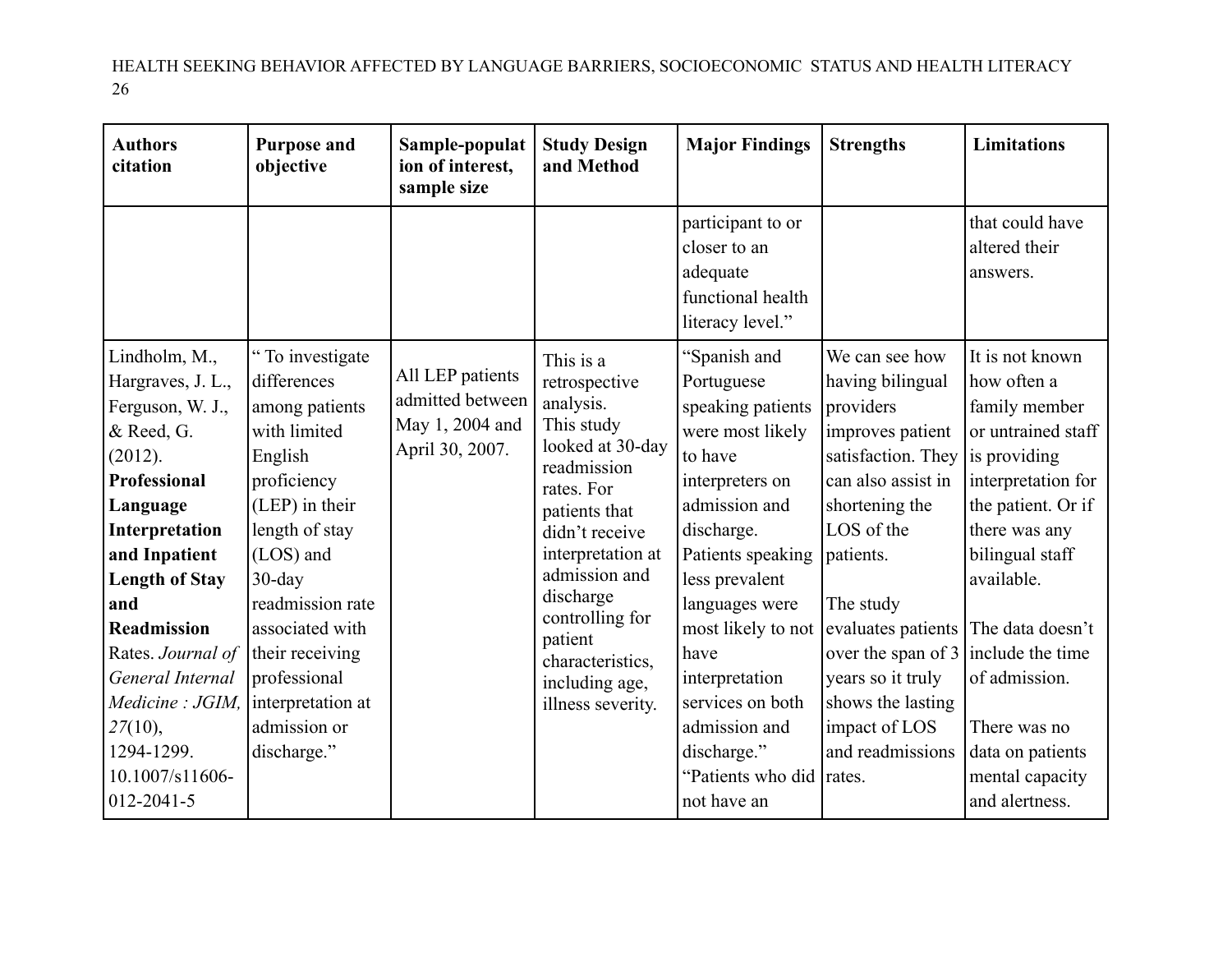| <b>Authors</b><br>citation | <b>Purpose and</b><br>objective | Sample-populat<br>ion of interest,<br>sample size | <b>Study Design</b><br>and Method | <b>Major Findings</b>   | <b>Strengths</b>   | <b>Limitations</b> |
|----------------------------|---------------------------------|---------------------------------------------------|-----------------------------------|-------------------------|--------------------|--------------------|
|                            |                                 |                                                   |                                   | interpreter             | They also were     |                    |
|                            |                                 |                                                   |                                   | present on both         | able to find that  | The study was      |
|                            |                                 |                                                   |                                   | admission and           | the likelihood of  | only done in one   |
|                            |                                 |                                                   |                                   | discharge days          | a patient being    | institution so it  |
|                            |                                 |                                                   |                                   | were in the             | admitted within    | doesn't            |
|                            |                                 |                                                   |                                   | hospital about 1.5      | 30 days of         | encompass all      |
|                            |                                 |                                                   |                                   | days longer than        | discharge seems    | other hospitals.   |
|                            |                                 |                                                   |                                   | patients who had        | to be associated   |                    |
|                            |                                 |                                                   |                                   | interpreters on         | with having an     | Socioeconomic      |
|                            |                                 |                                                   |                                   | both days ( $\beta$ =   | interpreter at     | status wasn't      |
|                            |                                 |                                                   |                                   | $1.49$ , $SE = 0.46$ ). | either admission   | asked which may    |
|                            |                                 |                                                   |                                   | In addition,            | or discharge.      | affect a patient   |
|                            |                                 |                                                   |                                   | patients who had        |                    | ability to         |
|                            |                                 |                                                   |                                   | interpreter             | They also looked   | advocate for an    |
|                            |                                 |                                                   |                                   | present on              | at the different   | interpreter.       |
|                            |                                 |                                                   |                                   | discharge but not       | types of illnesses |                    |
|                            |                                 |                                                   |                                   | admission days          | that patients      |                    |
|                            |                                 |                                                   |                                   | had longer LOS          | would come in      |                    |
|                            |                                 |                                                   |                                   | $(\beta = 0.87, SE =$   | with and           |                    |
|                            |                                 |                                                   |                                   | $0.36$ "                | analyzed those     |                    |
|                            |                                 |                                                   |                                   |                         | with readmission   |                    |
|                            |                                 |                                                   |                                   | "patients who do        | rates and LOS as   |                    |
|                            |                                 |                                                   |                                   | not have access         | each illness can't |                    |
|                            |                                 |                                                   |                                   | to interpretation       | be fairly          |                    |
|                            |                                 |                                                   |                                   | at admission or         | compared.          |                    |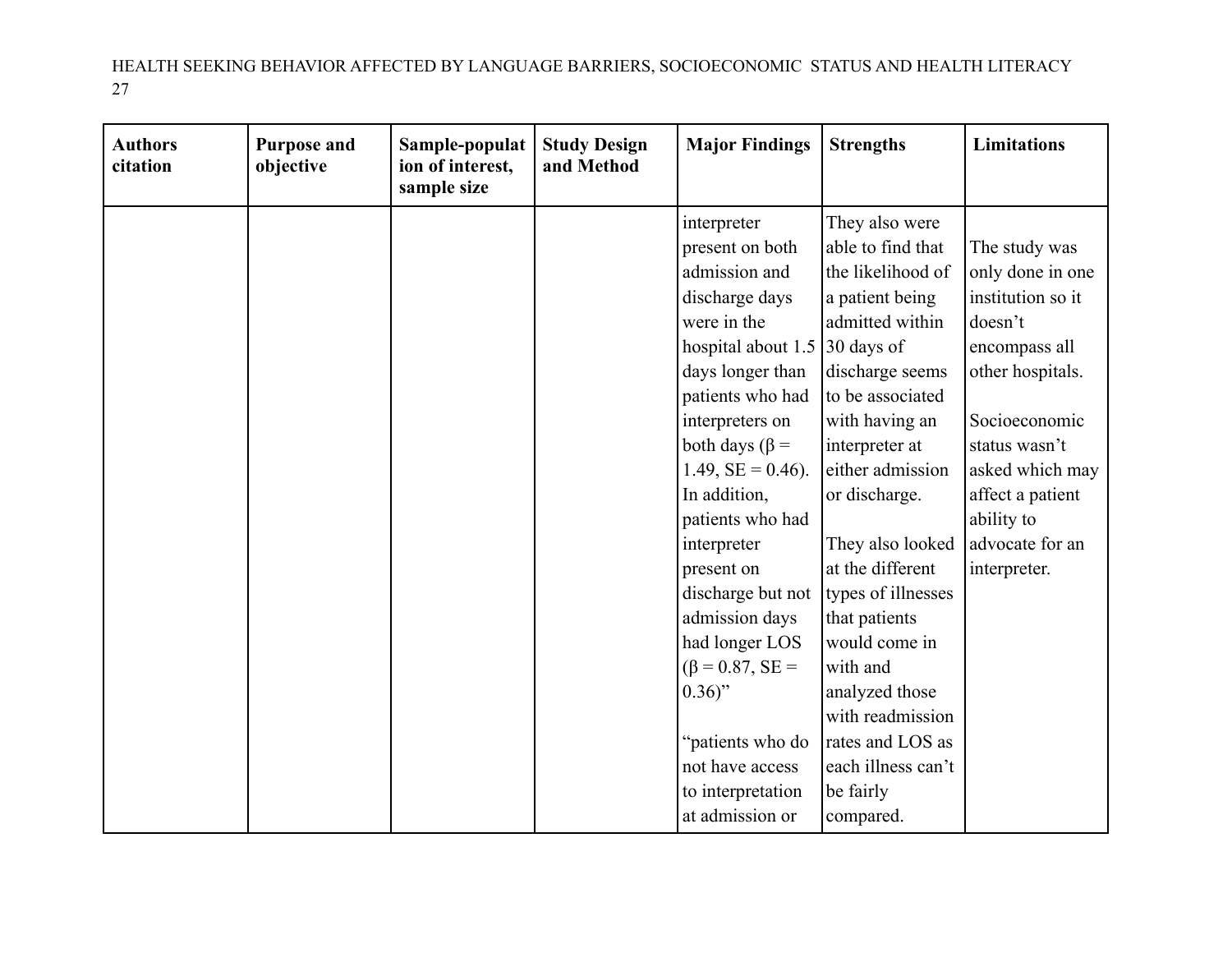| <b>Authors</b><br>citation                                                                                                                                           | <b>Purpose and</b><br>objective                                                                                                                                                                                                                                                                             | Sample-populat<br>ion of interest,<br>sample size                                                                                 | <b>Study Design</b><br>and Method                                                                                                                                                                                                                                                               | <b>Major Findings</b>                                                                                                                                                                                                                                                                                                                                       | <b>Strengths</b>                                                                                                                                                                                                                                                                                                                                     | <b>Limitations</b>                                                                                                                                                                                                                                                                                                |
|----------------------------------------------------------------------------------------------------------------------------------------------------------------------|-------------------------------------------------------------------------------------------------------------------------------------------------------------------------------------------------------------------------------------------------------------------------------------------------------------|-----------------------------------------------------------------------------------------------------------------------------------|-------------------------------------------------------------------------------------------------------------------------------------------------------------------------------------------------------------------------------------------------------------------------------------------------|-------------------------------------------------------------------------------------------------------------------------------------------------------------------------------------------------------------------------------------------------------------------------------------------------------------------------------------------------------------|------------------------------------------------------------------------------------------------------------------------------------------------------------------------------------------------------------------------------------------------------------------------------------------------------------------------------------------------------|-------------------------------------------------------------------------------------------------------------------------------------------------------------------------------------------------------------------------------------------------------------------------------------------------------------------|
|                                                                                                                                                                      |                                                                                                                                                                                                                                                                                                             |                                                                                                                                   |                                                                                                                                                                                                                                                                                                 | discharge are<br>more likely to be<br>readmitted within<br>30 days."                                                                                                                                                                                                                                                                                        |                                                                                                                                                                                                                                                                                                                                                      |                                                                                                                                                                                                                                                                                                                   |
| Compton, S.,<br>Haack, S., &<br>Phillips, C. R.<br>(2010).<br><b>Identification of</b><br><b>barriers</b> to<br>medication<br>adherence in a<br>Latino<br>population | "This pilot<br>project identified<br>barriers that may<br>hinder<br>medication<br>adherence in a<br>Latino<br>population. The<br>results of the<br>survey may<br>identify trends in<br>barriers allowing<br>for the<br>development of<br>interventions<br>aimed at<br>improving<br>medication<br>adherence" | Ninety patients<br>met the inclusion<br>criteria of the<br>study. Of these,<br>38 (42.2%)<br>ultimately<br>completed a<br>survey. | This is a<br>qualitative<br>study. That<br>looked at<br>Spanish-labeled<br>prescriptions<br>that had not<br>been picked up<br>from a<br>community<br>pharmacy after a<br>2-week period to<br>identify study<br>subjects.<br>Patients were<br>contacted by<br>phone and<br>surveyed<br>regarding | The most<br>common classes<br>of medications<br>patients failed to<br>pick up were<br>chronic<br>medications.<br>More than 90%<br>of the patients<br>thought that the<br>medication in<br>question was<br>helpful to them,<br>and nearly 80%<br>thought that the<br>medicine was<br>still needed.<br>Patients cited<br>communication<br>issues (ie, content | "The education<br>level of our<br>survey sample<br>was relatively<br>low, with nearly<br>45% having a<br>sixth grade<br>education or less.<br>Despite having<br>Spanish<br>interpreters,<br>communication<br>strategies should<br>be at appropriate<br>literacy levels to<br>promote<br>understanding<br>and subsequent<br>adherence to<br>therapy." | "A relatively<br>high number of<br>patients were<br>never contacted,<br>even with 5<br>phone attempts.<br>Discon-nected<br>phones, wrong<br>phone numbers,<br>and reloca-tion<br>of patients<br>present ongoing<br>issues for<br>adherence<br>programs."<br>This was a very<br>small sample size<br>from a single |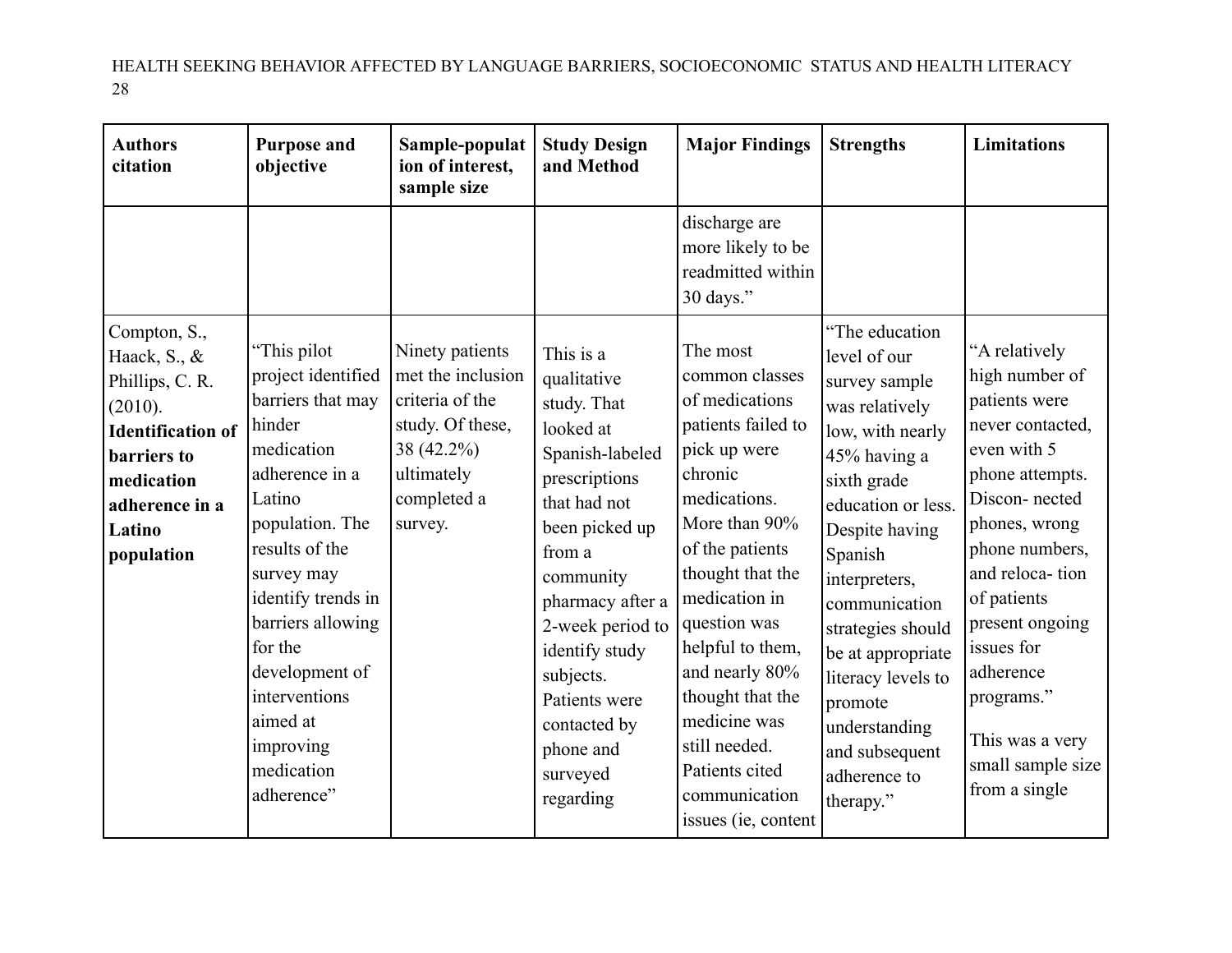| <b>Authors</b><br>citation | <b>Purpose and</b><br>objective | Sample-populat<br>ion of interest,<br>sample size | <b>Study Design</b><br>and Method                                                                                                                                                                                                                                           | <b>Major Findings</b>                                                                                                                                                                                                                                    | <b>Strengths</b>                                                                                                                                                                                                                                                                                                                                                                                        | <b>Limitations</b>                                                                                                                                                                                                                                                                                                                                                                   |
|----------------------------|---------------------------------|---------------------------------------------------|-----------------------------------------------------------------------------------------------------------------------------------------------------------------------------------------------------------------------------------------------------------------------------|----------------------------------------------------------------------------------------------------------------------------------------------------------------------------------------------------------------------------------------------------------|---------------------------------------------------------------------------------------------------------------------------------------------------------------------------------------------------------------------------------------------------------------------------------------------------------------------------------------------------------------------------------------------------------|--------------------------------------------------------------------------------------------------------------------------------------------------------------------------------------------------------------------------------------------------------------------------------------------------------------------------------------------------------------------------------------|
|                            |                                 |                                                   | reasons for not<br>picking up their<br>prescription<br>medication. The<br>24-item survey<br>instrument<br>consisted of<br>demographic<br>and<br>medication-relat<br>ed questions,<br>reasons for, and<br>associated<br>barriers with<br>failure to pick<br>up medications." | matter, such as<br>when the<br>prescription was<br>ready), logistics,<br>and limited hours<br>of pharmacy<br>operation as the<br>primary barriers<br>in picking up<br>their medications,<br>whereas nearly<br>40% failed to<br>identify any<br>barriers. | This study found<br>that medication<br>adherence is<br>composed of<br>motivation,<br>knowledge,<br>skills, and access.<br>The primary<br>barriers identified<br>in our survey,<br>such as logistics,<br>hours of<br>pharmacy<br>operation, and<br>cost, re-late to<br>access and<br>impact<br>medication<br>adherence in both<br>Latino and<br>non-Latino<br>patients.<br>Motivation,<br>knowledge, and | community<br>clinic.<br>"Also, the survey<br>was not formally<br>tested for validity<br>and reliability,<br>although it was<br>reviewed by the<br>authors for face<br>validity. Finally,<br>failure to pick up<br>medication may<br>not be an<br>accurate<br>reflection on a<br>patient's adher-<br>ence because of<br>providers<br>offering<br>medication<br>samples or<br>changing |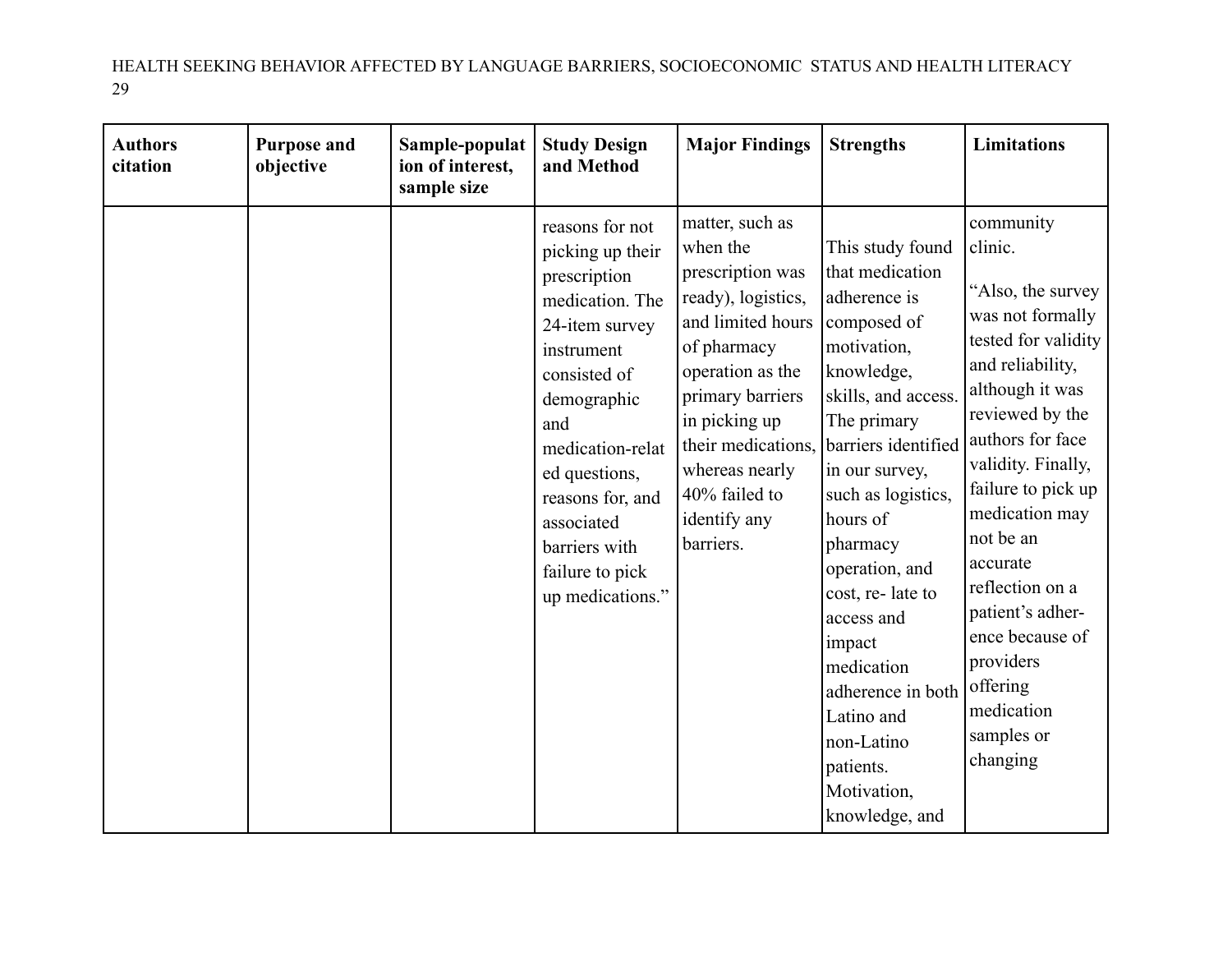| <b>Authors</b><br>citation         | <b>Purpose and</b><br>objective | Sample-populat<br>ion of interest,<br>sample size | <b>Study Design</b><br>and Method | <b>Major Findings</b>               | <b>Strengths</b>                                                                                                | <b>Limitations</b>            |
|------------------------------------|---------------------------------|---------------------------------------------------|-----------------------------------|-------------------------------------|-----------------------------------------------------------------------------------------------------------------|-------------------------------|
|                                    |                                 |                                                   |                                   |                                     | skills may be<br>more closely tied<br>to<br>communication<br>and other<br>culturally<br>dependent<br>variables. | prescription<br>directions."  |
| Garcia, C. M., &                   | To describe                     | A very small                                      | Qualitative                       | Language                            | This study gives                                                                                                | Generalizability              |
| Duckett, L. J.                     | barriers                        | sample size of 14                                 | research                          | barriers made it                    | qualitative data                                                                                                | is limited due to a           |
| $(2009)$ . No te                   | experienced by                  | recently                                          | Ethnography<br>using one to one   | difficult to access                 | that is consistent                                                                                              | very small                    |
| entiendo y tú no                   | immigrant Latino                | immigrated                                        | interviews                        | health care. That                   | with those                                                                                                      | sample size so it             |
| me entiendes:                      | adolescents                     | Mexican-origin                                    |                                   | be because                          | individuals'                                                                                                    | doesn't fully                 |
| language                           | seeking U.S.                    | Immigrant Latino<br>adolescents                   |                                   | setting up                          | experiences. It                                                                                                 | encompass all<br>individuals' |
| <b>barriers</b> among<br>immigrant | health care                     | experience health                                 |                                   | appointments or<br>any interactions | was focused on<br>new immigrants                                                                                | experience. It                |
| Latino                             |                                 | dis-parities and                                  |                                   | and filling out                     | to see how                                                                                                      | was also in an                |
| adolescents                        |                                 | barriers to                                       |                                   | paperwork.                          | culture and                                                                                                     | urban area. All               |
| seeking health                     |                                 | accessing health                                  |                                   | Individuals also                    | language barriers                                                                                               | the participants              |
| care. Journal of                   |                                 | care.                                             |                                   | had negative                        | clash. The open-                                                                                                | were Mexican so               |
| <b>Cultural</b>                    |                                 |                                                   |                                   | experiences once                    | ended questions                                                                                                 | it can't be                   |
| Diversity, $16(3)$ ,               |                                 |                                                   |                                   | they received                       | allowed for more                                                                                                | categorized as all            |